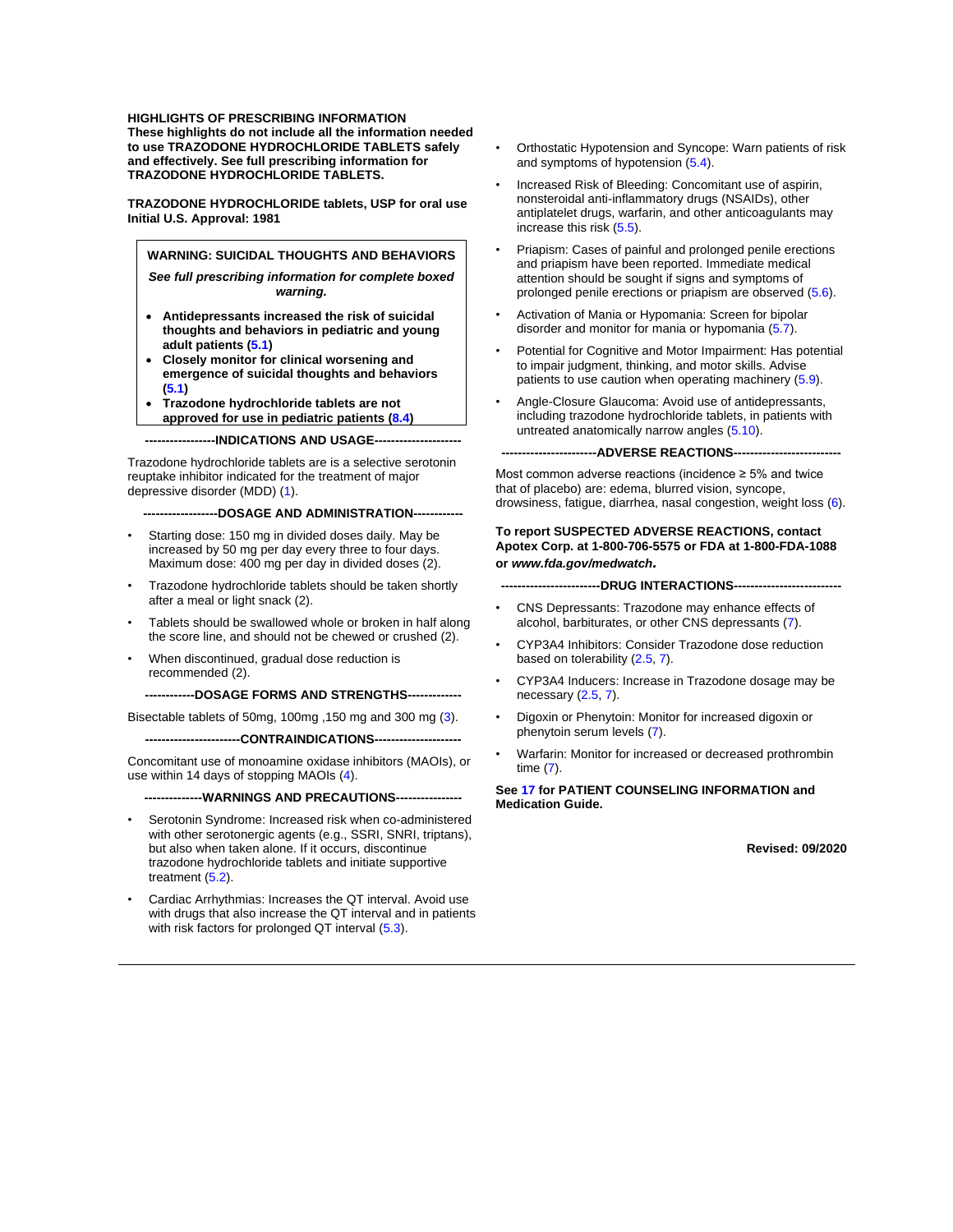#### **FULL PRESCRIBING INFORMATION: CONTENTS\* [WARNING: SUICIDAL THOUGHTS](#page-2-2) AND**

**[BEHAVIORS](#page-2-2)**

#### **1 [INDICATIONS AND USAGE](#page-2-0)**

#### **[2 DOSAGE AND ADMINISTRATION](#page-2-3)**

- [2.1 Dose Selection](#page-2-4)
- [2.2 Important Administration Instructions](#page-2-5)
- [2.3 Screen for Bipolar Disorder Prior to Starting](#page-2-6)  [Trazodone Hydrochloride Tablets](#page-2-6)
- [2.4 Switching to or from Monoamine Oxidase](#page-2-7)  [Inhibitor Antidepressant](#page-2-7)
- [2.5 Dosage Recommendations for Concomitant](#page-2-1)  [Use with Strong CYP3A4 Inhibitors or Inducers](#page-2-1)
- [2.6 Discontinuation of Treatment with Trazodone](#page-3-3)  [Hydrochloride Tablets](#page-3-3)
- **[3 DOSAGE FORMS AND STRENGTHS](#page-3-1)**
- **[4 CONTRAINDICATIONS](#page-3-2)**

#### **[5 WARNINGS AND PRECAUTIONS](#page-3-4)**

- [5.1 Suicidal Thoughts and Behaviors in](#page-3-0)  [Pediatric and Young Adult](#page-3-0) Patients
- [5.2 Serotonin Syndrome](#page-4-0)
- [5.3 Cardiac Arrhythmias](#page-5-0)
- [5.4 Orthostatic Hypotension and Syncope](#page-5-1)
- 5.5 [Increased Risk of](#page-5-2) Bleeding
- 5.6 [Priapism](#page-5-3)
- 5.7 [Activation of Mania or Hypomania](#page-6-0)
- [5.8 Discontinuation Syndrome](#page-6-4)
- 5.9 [Potential for Cognitive and Motor](#page-6-1)  [Impairment](#page-6-1)
- 5.10 [Angle-Closure Glaucoma](#page-6-2)
- 5.11 [Hyponatremia](#page-6-5)

#### **[6 ADVERSE REACTIONS](#page-6-3)**

- [6.1 Clinical Trials](#page-7-0) Experience
- [6.2 Postmarketing Experience](#page-8-1)

#### **[7 DRUG INTERACTIONS](#page-8-0)**

[7.1 Drugs Having Clinically Important Interactions](#page-8-2)  with Trazodone [Hydrochloride Tablets](#page-8-2)

#### **[8 USE IN SPECIFIC POPULATIONS](#page-10-0)**

- [8.1 Pregnancy](#page-10-1)
- [8.2 Lactation](#page-11-1)
- [8.4 Pediatric Use](#page-11-0)
- [8.5 Geriatric Use](#page-11-2)
- [8.6 Renal Impairment](#page-11-3)
- [8.7 Hepatic Impairment](#page-11-4)

#### **[9 DRUG ABUSE AND DEPENDENCE](#page-11-5)**

- [9.1 Controlled Substance](#page-11-6)
- [9.2 Abuse](#page-11-7)
- **10 [OVERDOSAGE](#page-12-0)**
- **[11 DESCRIPTION](#page-12-1)**
- **[12 CLINICAL PHARMACOLOGY](#page-12-2)**
	- [12.1 Mechanism of Action](#page-12-3)
	- [12.2 Pharmacodynamics](#page-12-4)
	- [12.3 Pharmacokinetics](#page-13-0)
- **[13 NONCLINICAL TOXICOLOGY](#page-13-1)**

[13.1 Carcinogenesis, Mutagenesis, Impairment](#page-13-2)  [of Fertility](#page-13-2)

**[14 CLINICAL STUDIES](#page-13-3)**

#### **[16 HOW SUPPLIED/STORAGE AND HANDLING](#page-14-0) [17 PATIENT COUNSELING INFORMATION](#page-15-0)**

\*Sections or subsections omitted from the full prescribing information are not listed.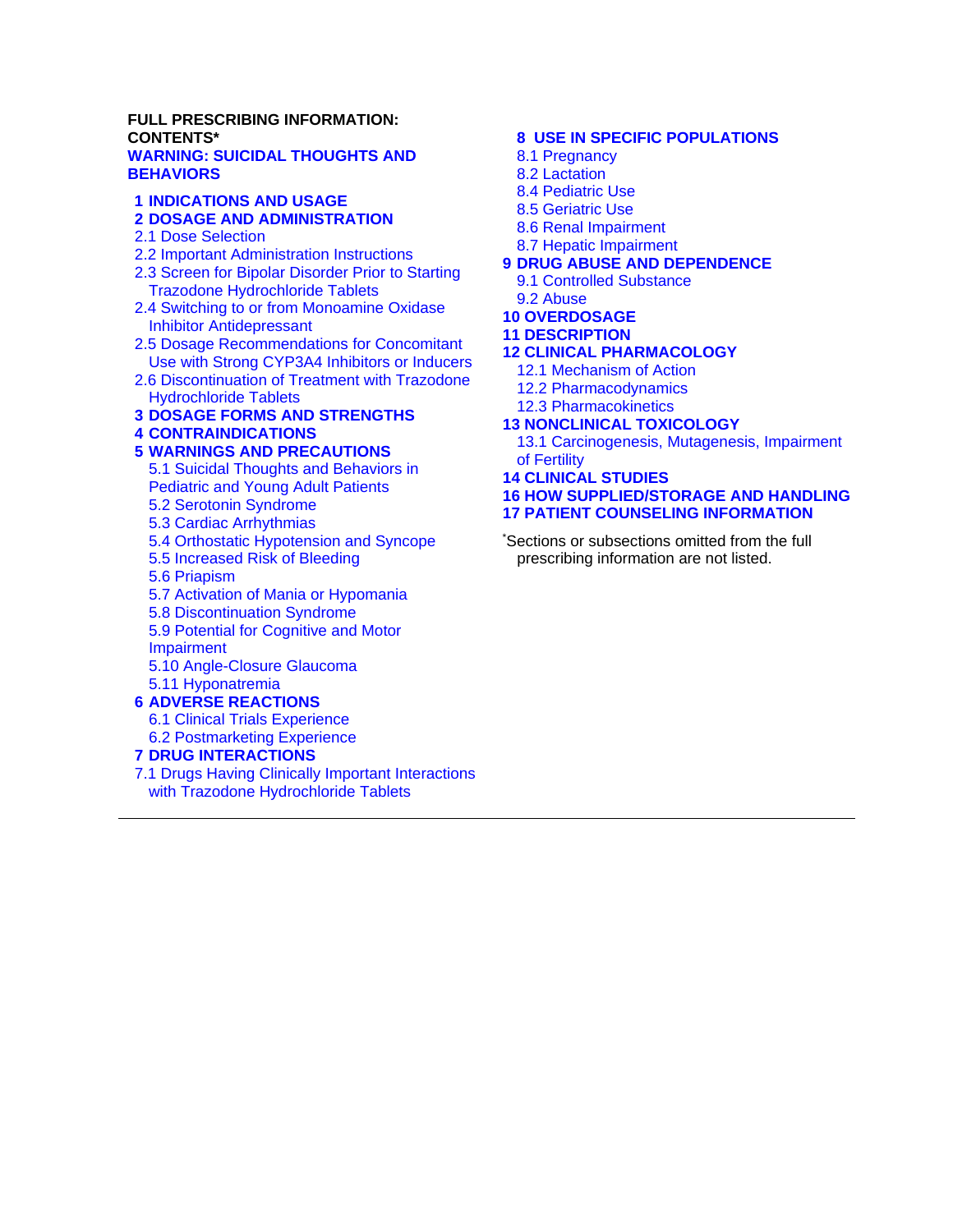## **FULL PRESCRIBING INFORMATION**

# **WARNING: SUICIDAL THOUGHTS and BEHAVIORS**

<span id="page-2-2"></span>**Antidepressants increased the risk of suicidal thoughts and behaviors in pediatric and young adult patients in short-term studies. Closely monitor all antidepressant-treated patients for clinical worsening, and for emergence of suicidal thoughts and behaviors**  *[see Warnings and Precautions [\(5.1\)](#page-3-0)]***. Trazodone hydrochloride tablets are not approved for use in pediatric patients** *[see Use in Specific Populations [\(8.4\)](#page-11-0)]***.**

## <span id="page-2-0"></span>**1 INDICATIONS AND USAGE**

Trazodone hydrochloride tablets are indicated for the treatment of major depressive disorder (MDD) in adults.

## <span id="page-2-3"></span>**2 DOSAGE AND ADMINISTRATION**

## <span id="page-2-4"></span>**2.1 Dose Selection**

An initial dose of 150 mg/day in divided doses is suggested. The dosage should be initiated at a lowdose and increased gradually, noting the clinical response and any evidence of intolerance. Occurrence of drowsiness may require the administration of a major portion of the daily dose at bedtime or a reduction of dosage.

The dose may be increased by 50 mg/day every 3 to 4 days. The maximum dose for outpatients usually should not exceed 400 mg/day in divided doses. Inpatients (i.e., more severely depressed patients) may be given up to but not in excess of 600 mg/day in divided doses.

Once an adequate response has been achieved, dosage may be gradually reduced, with subsequent adjustment depending on therapeutic response.

## <span id="page-2-5"></span>**2.2 Important Administration Instructions**

Trazodone hydrochloride tablets can be swallowed whole or administered as a half tablet by breaking the tablet along the score line.

Trazodone hydrochloride tablets should be taken shortly after a meal or light snack.

# <span id="page-2-6"></span>**2.3 Screen for Bipolar Disorder Prior to Starting Trazodone Hydrochloride Tablets**

Prior to initiating treatment with trazodone hydrochloride tablets or another antidepressant, screen patients for a personal or family history of bipolar disorder, mania, or hypomania *[see Warnings and Precautions [\(5.7\)](#page-6-0)].*

## <span id="page-2-7"></span>**2.4 Switching to or from Monoamine Oxidase Inhibitor Antidepressant**

At least 14 days must elapse between discontinuation of a monoamine oxidase inhibitor (MAOI) antidepressant and initiation of trazodone hydrochloride tablets. In addition, at least 14 days must elapse after stopping trazodone hydrochloride tablets before starting an MAOI antidepressant *[see Contraindications [\(4\)](#page-3-2), Warnings and Precautions [\(5.2\)](#page-4-0)]*.

## <span id="page-2-1"></span>**2.5 Dosage Recommendations for Concomitant Use with Strong CYP3A4 Inhibitors or Inducers**

## *Coadministration with Strong CYP3A4 Inhibitors*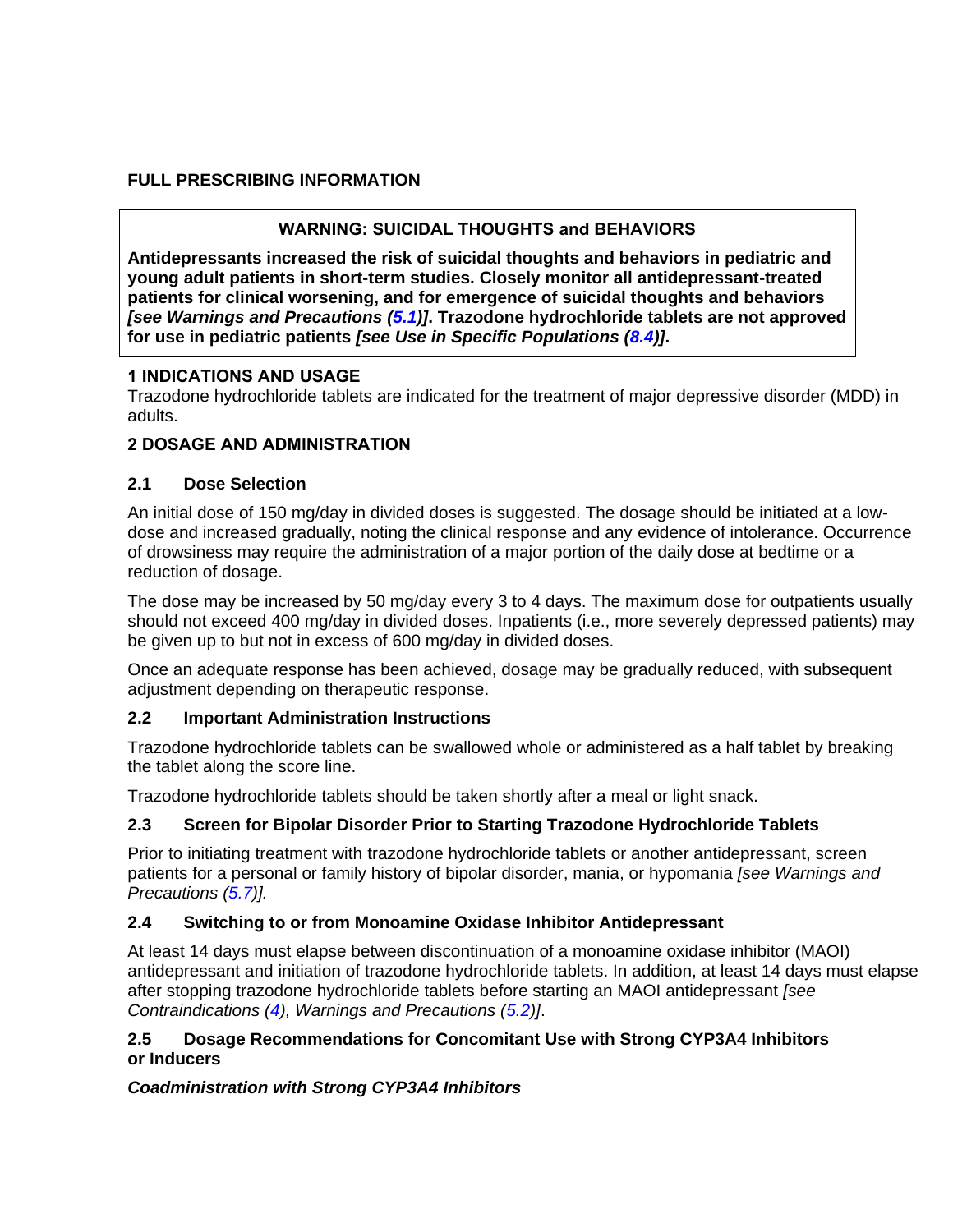Consider reducing trazodone dose based on tolerability when trazodone is coadministered with a strong CYP3A4 inhibitor *[see Drug Interactions [\(7.1\)](#page-8-2)]*.

# *Coadministration with Strong CYP3A4 Inducers*

Consider increasing trazodone dose based on therapeutic response when trazodone is coadministered with a strong CYP3A4 inducer *[see Drug Interactions [\(7.1\)](#page-8-2)]*.

# <span id="page-3-3"></span>**2.6 Discontinuation of Treatment with Trazodone Hydrochloride Tablets**

Adverse reactions may occur upon discontinuation of trazodone hydrochloride tablets *[See Warnings and Precautions [\(5.8\)](#page-6-4)]*. Gradually reduce the dosage rather than stopping trazodone hydrochloride tablets abruptly whenever possible.

# <span id="page-3-1"></span>**3 DOSAGE FORMS AND STRENGTHS**

Trazodone hydrochloride tablets, USP are available in the following strengths:

- 50 mg **:** white, round, biconvex, scored tablets. Engraved "APO" bisect "T50" on one side, other side plain.
- 100 mg: white, round, biconvex, scored tablets. Engraved "APO" bisect "T100" on one side, other side plain.
- 150 mg: white, oval, flat faced beveled-edge scored tablets with a full bisect and 2 partial trisects. Engraved "APO" bisect "T150" on one side, and "50 50 50" on the other side.
- 300 mg: white, oval, flat faced beveled-edge scored tablets with a full bisect and 2 partial trisects. Engraved "APO" bisect "T300" on one side, and "100 100 100" on the other side with the middle "100" perpendicular to the others.

# <span id="page-3-2"></span>**4 CONTRAINDICATIONS**

Trazodone hydrochloride tablets are contraindicated in:

• Patients taking, or within 14 days of stopping, monoamine oxidase inhibitors (MAOIs), including MAOIs such as linezolid or intravenous methylene blue, because of an increased risk of serotonin syndrome *[see Warnings and Precautions [\(5.2\)](#page-4-0), Drug Interactions [\(7.1\)](#page-8-2)]*.

# <span id="page-3-4"></span>**5 WARNINGS AND PRECAUTIONS**

# <span id="page-3-0"></span>**5.1 Suicidal Thoughts and Behaviors in Pediatric and Young Adult Patients**

In pooled analyses of placebo-controlled trials of antidepressant drugs (SSRIs and other antidepressant classes) that included approximately 77,000 adult patients and over 4,400 pediatric patients, the incidence of suicidal thoughts and behaviors in pediatric and young adult patients was greater in antidepressant-treated patients than in placebo-treated patients. The drug-placebo differences in the number of cases of suicidal thoughts and behaviors per 1,000 patients treated are provided in **Table 1**.

No suicides occurred in any of the pediatric studies. There were suicides in the adult studies, but the number was not sufficient to reach any conclusion about antidepressant drug effect on suicide.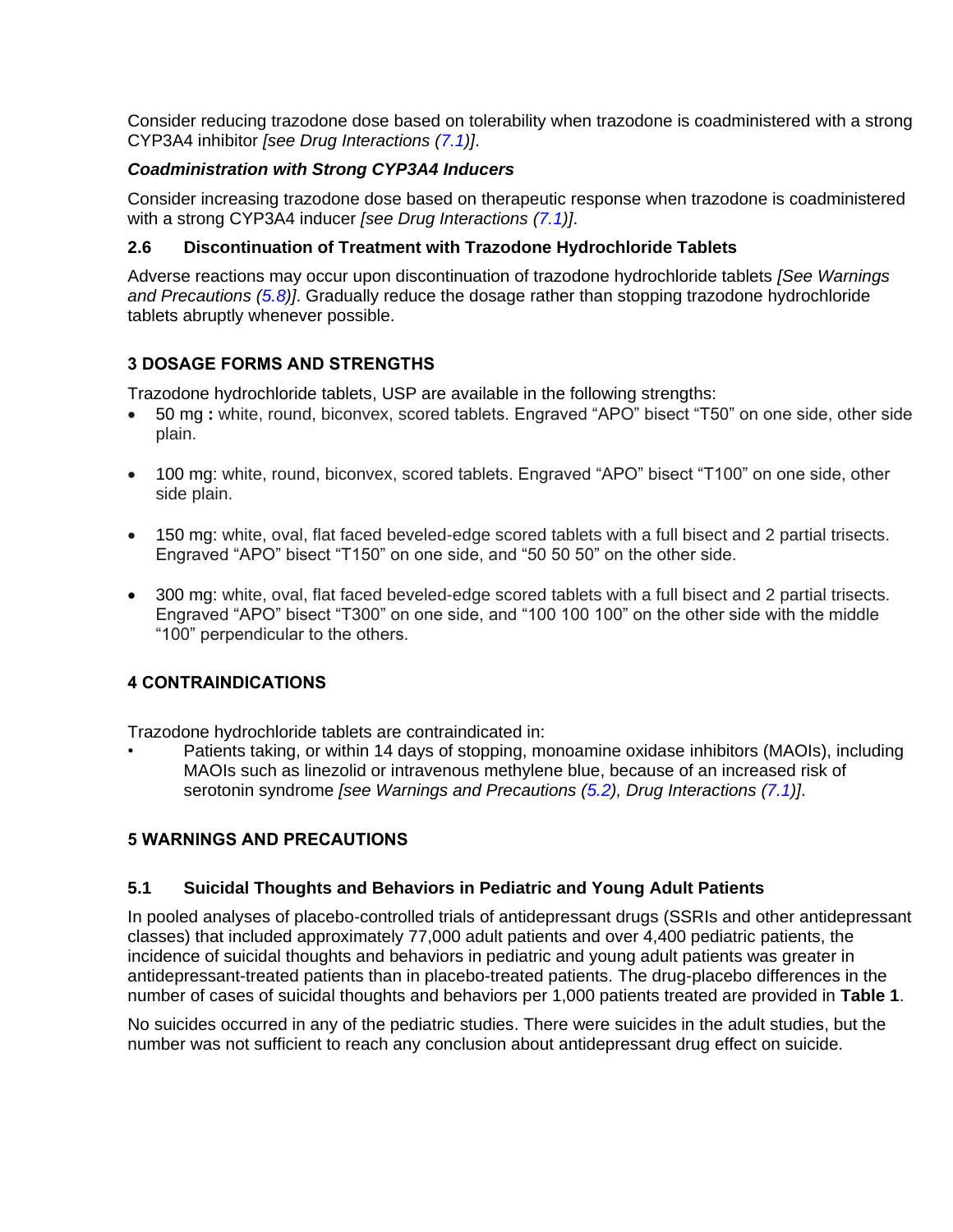#### **Table 1: Risk Differences of the Number of Cases of Suicidal Thoughts or Behaviors in the Pooled Placebo-Controlled Trials of Antidepressants in Pediatric and Adult Patients**

| Age Range<br>(years)          | Drug-Placebo Difference in Number of<br>Patients of Suicidal Thoughts or<br>Behaviors per 1,000 Patients Treated |  |
|-------------------------------|------------------------------------------------------------------------------------------------------------------|--|
| Increases Compared to Placebo |                                                                                                                  |  |
| <18                           | 14 additional patients                                                                                           |  |
| 18-24                         | 5 additional patients                                                                                            |  |
|                               | Decreases Compared to Placebo                                                                                    |  |
| 25-64                         | 1 fewer patient                                                                                                  |  |
| ≥65                           | 6 fewer patients                                                                                                 |  |

It is unknown whether the risk of suicidal thoughts and behaviors in pediatric and young adult patients extends to longer-term use, i.e., beyond four months. However, there is substantial evidence from placebo-controlled maintenance trials in adults with MDD that antidepressants delay the recurrence of depression.

Monitor all antidepressant-treated patients for clinical worsening and emergence of suicidal thoughts and behaviors, especially during the initial few months of drug therapy and at times of dosage changes. Counsel family members or caregivers of patients to monitor for changes in behavior and to alert the healthcare provider. Consider changing the therapeutic regimen, including possibly discontinuing trazodone hydrochloride tablets, in patients whose depression is persistently worse, or who are experiencing emergent suicidal thoughts or behaviors.

# <span id="page-4-0"></span>**5.2 Serotonin Syndrome**

Serotonin-norepinephrine reuptake inhibitors (SNRIs) and SSRIs, including trazodone, can precipitate serotonin syndrome, a potentially life-threatening condition. The risk is **increased with concomitant use of other serotonergic drugs (including triptans, tricyclic antidepressants, fentanyl, lithium, tramadol, tryptophan, buspirone, and St. John's Wort) and with drugs that impair metabolism of serotonin, i.e., MAOIs** *[see Contraindications[\(4\)](#page-3-2), Drug Interactions [\(7.1\)](#page-8-2)]***. Serotonin syndrome can also occur when these drugs are used alone.**

Serotonin syndrome signs and symptoms may include mental status changes (e.g., agitation, hallucinations, delirium, and coma), autonomic instability (e.g., tachycardia, labile blood pressure, dizziness, diaphoresis, flushing, hyperthermia), neuromuscular symptoms (e.g., tremor, rigidity, myoclonus, hyperreflexia, incoordination), seizures, and gastrointestinal symptoms (e.g., nausea, vomiting, diarrhea).

The concomitant use of trazodone with MAOIs is contraindicated. In addition, do not initiate trazodone in a patient being treated with MAOIs such as linezolid or intravenous methylene blue. No reports involved the administration of methylene blue by other routes (such as oral tablets or local tissue injection). If it is necessary to initiate treatment with an MAOI such as linezolid or intravenous methylene blue in a patient taking trazodone hydrochloride tablets, discontinue trazodone before initiating treatment with the MAOI *[see Contraindications [\(4\)](#page-3-2), Drug Interactions [\(7.1\)](#page-8-2)]*.

Monitor all patients taking trazodone for the emergence of serotonin syndrome. Discontinue treatment with trazodone and any concomitant serotonergic agents immediately if the above symptoms occur, and initiate supportive symptomatic treatment. If concomitant use of trazodone with other serotonergic drugs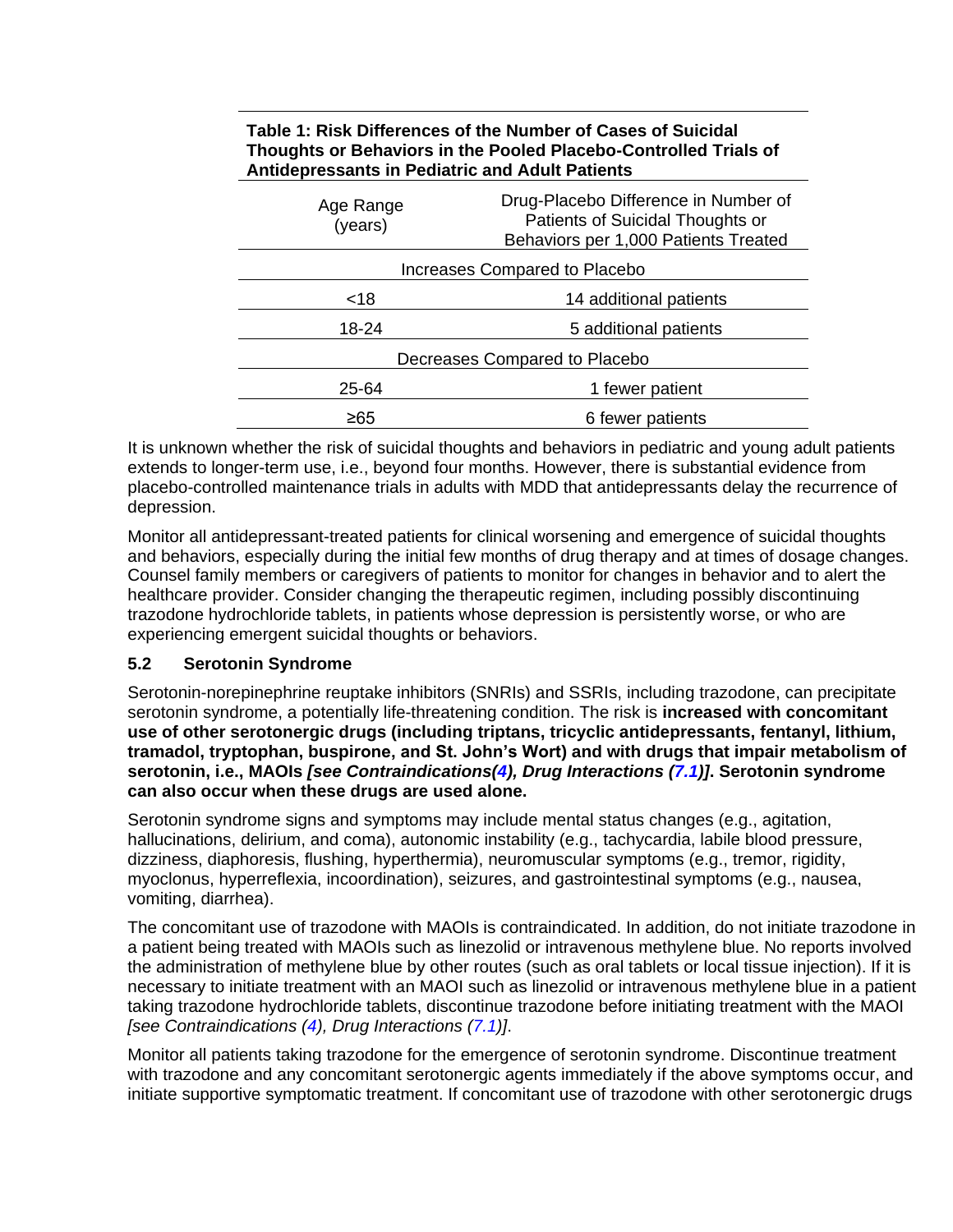is clinically warranted, inform patients of the increased risk for serotonin syndrome and monitor for symptoms.

# <span id="page-5-0"></span>**5.3 Cardiac Arrhythmias**

Clinical studies indicate that trazodone hydrochloride may be arrhythmogenic in patients with preexisting cardiac disease. Arrhythmias identified include isolated PVCs, ventricular couplets, tachycardia with syncope, and torsade de pointes. Postmarketing events, including torsade de pointes have been reported at doses of 100 mg or less with the immediate-release form of trazodone. Trazodone should also be avoided in patients with a history of cardiac arrhythmias, as well as other circumstances that may increase the risk of the occurrence of torsade de pointes and/or sudden death, including symptomatic bradycardia, hypokalemia or hypomagnesemia, and the presence of congenital prolongation of the QT interval. Trazodone is not recommended for use during the initial recovery phase of myocardial infarction. Caution should be used when administering trazodone to patients with cardiac disease and such patients should be closely monitored, since antidepressant drugs (including trazodone) may cause cardiac arrhythmias *[see Adverse Reactions [\(6.2\)](#page-8-1)]*.

Trazodone prolongs the QT/QTc interval. The use of trazodone should be avoided in patients with known QT prolongation or in combination with other drugs that are inhibitors of CYP3A4 (e.g., itraconazole, clarithromycin, voriconazole), or known to prolong QT interval including Class 1A antiarrhythmics (e.g., quinidine, procainamide) or Class 3 antiarrhythmics (e.g., amiodarone, sotalol), certain antipsychotic medications (e.g., ziprasidone, chlorpromazine, thioridazine), and certain antibiotics (e.g., gatifloxacin). Concomitant administration of drugs may increase the risk of cardiac arrhythmia *[see Drug Interactions [\(7.1\)](#page-8-2)]*.

# <span id="page-5-1"></span>**5.4 Orthostatic Hypotension and Syncope**

Hypotension, including orthostatic hypotension and syncope has been reported in patients receiving trazodone hydrochloride. Concomitant use with an antihypertensive may require a reduction in the dose of the antihypertensive drug.

# <span id="page-5-2"></span>**5.5 Increased Risk of Bleeding**

Drugs that interfere with serotonin reuptake inhibition, including trazodone, increase the risk of bleeding events. Concomitant use of aspirin, nonsteroidal anti-inflammatory drugs (NSAIDS), other antiplatelet drugs, warfarin, and other anticoagulants may add to this risk. Case reports and epidemiological studies (case-control and cohort design) have demonstrated an association between use of drugs that interfere with serotonin reuptake and the occurrence of gastrointestinal bleeding. Bleeding events related to drugs that interfere with serotonin reuptake have ranged from ecchymosis, hematoma, epistaxis, and petechiae to life-threatening hemorrhages.

Inform patients about the risk of bleeding associated with the concomitant use of trazodone and antiplatelet agents or anticoagulants. For patients taking warfarin, carefully monitor coagulation indices when initiating, titrating, or discontinuing trazodone.

# <span id="page-5-3"></span>**5.6 Priapism**

Cases of priapism (painful erections greater than 6 hours in duration) have been reported in men receiving trazodone. Priapism, if not treated promptly, can result in irreversible damage to the erectile tissue. Men who have an erection lasting greater than 4 hours, whether painful or not, should immediately discontinue the drug and seek emergency medical attention *[see Adverse Reactions [\(6.2\)](#page-8-1), Overdosage [\(10\)](#page-12-0)].*

Trazodone should be used with caution in men who have conditions that might predispose them to priapism (e.g., sickle cell anemia, multiple myeloma, or leukemia), or in men with anatomical deformation of the penis (e.g., angulation, cavernosal fibrosis, or Peyronie's disease).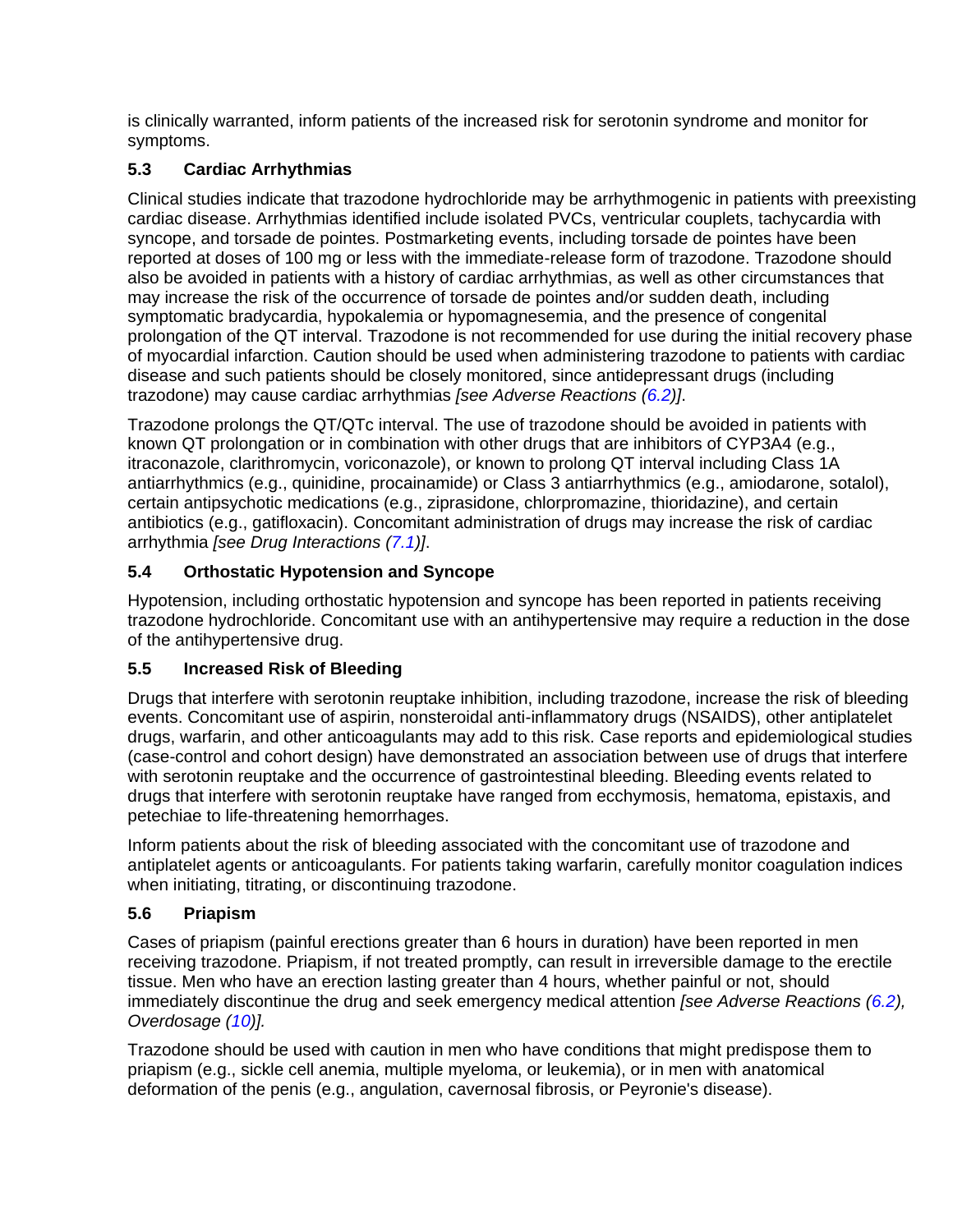# <span id="page-6-0"></span>**5.7 Activation of Mania or Hypomania**

In patients with bipolar disorder, treating a depressive episode with trazodone or another antidepressant may precipitate a mixed/manic episode. Activation of mania/hypomania has been reported in a small proportion of patients with major affective disorder who were treated with antidepressants. Prior to initiating treatment with trazodone, screen patients for any personal or family history of bipolar disorder, mania, or hypomania *[see Dosage and Administration [\(2.3\)](#page-2-6)]*.

# <span id="page-6-4"></span>**5.8 Discontinuation Syndrome**

Adverse reactions after discontinuation of serotonergic antidepressants, particularly after abrupt discontinuation, include: nausea, sweating, dysphoric mood, irritability, agitation, dizziness, sensory disturbances (e.g., paresthesia, such as electric shock sensations), tremor, anxiety, confusion, headache, lethargy, emotional lability, insomnia, hypomania, tinnitus, and seizures. A gradual reduction in dosage rather than abrupt cessation is recommended whenever possible *[See Dosage and Administration [\(2.6\)](#page-3-3)]*.

# <span id="page-6-1"></span>**5.9 Potential for Cognitive and Motor Impairment**

Trazodone hydrochloride tablets may cause somnolence or sedation and may impair the mental and/or physical ability required for the performance of potentially hazardous tasks. Patients should be cautioned about operating hazardous machinery, including automobiles, until they are reasonably certain that the drug treatment does not affect them adversely.

# <span id="page-6-2"></span>**5.10 Angle-Closure Glaucoma**

The pupillary dilation that occurs following use of many antidepressant drugs including trazodone hydrochloride may trigger an angle closure attack in a patient with anatomically narrow angles who does not have a patent iridectomy. Avoid use of antidepressants, including trazodone, in patients with untreated anatomically narrow angles.

## <span id="page-6-5"></span>**5.11 Hyponatremia**

Hyponatremia may occur as a result of treatment with SNRIs and SSRIs, including trazodone. Cases with serum sodium lower than 110 mmol/L have been reported. Signs and symptoms of hyponatremia include headache, difficulty concentrating, memory impairment, confusion, weakness, and unsteadiness, which can lead to falls. Signs and symptoms associated with more severe and/or acute cases have included hallucination, syncope, seizure, coma, respiratory arrest, and death. In many cases, this hyponatremia appears to be the result of the syndrome of inappropriate antidiuretic hormone secretion (SIADH).

In patients with symptomatic hyponatremia, discontinue trazodone and institute appropriate medical intervention. Elderly patients, patients taking diuretics, and those who are volume-depleted may be at greater risk of developing hyponatremia with SSRIs and SNRIs *[see Use in Specific Populations [\(8.5\)](#page-11-2)]*.

# <span id="page-6-3"></span>**6 ADVERSE REACTIONS**

The following serious adverse reactions are described elsewhere in the labeling:

• Suicidal Thoughts and Behavior in Children, Adolescents and Young Adults *[see Boxed Warning and Warnings and Precautions [\(5.1\)](#page-3-0)]*

- Serotonin Syndrome *[see Warnings and Precautions [\(5.2\)](#page-4-0)]*
- Cardiac Arrythmias *[see Warnings and Precautions [\(5.3\)](#page-5-0)]*
- Orthostatic Hypotension and Syncope *[see Warnings and Precautions [\(5.4\)](#page-5-1)]*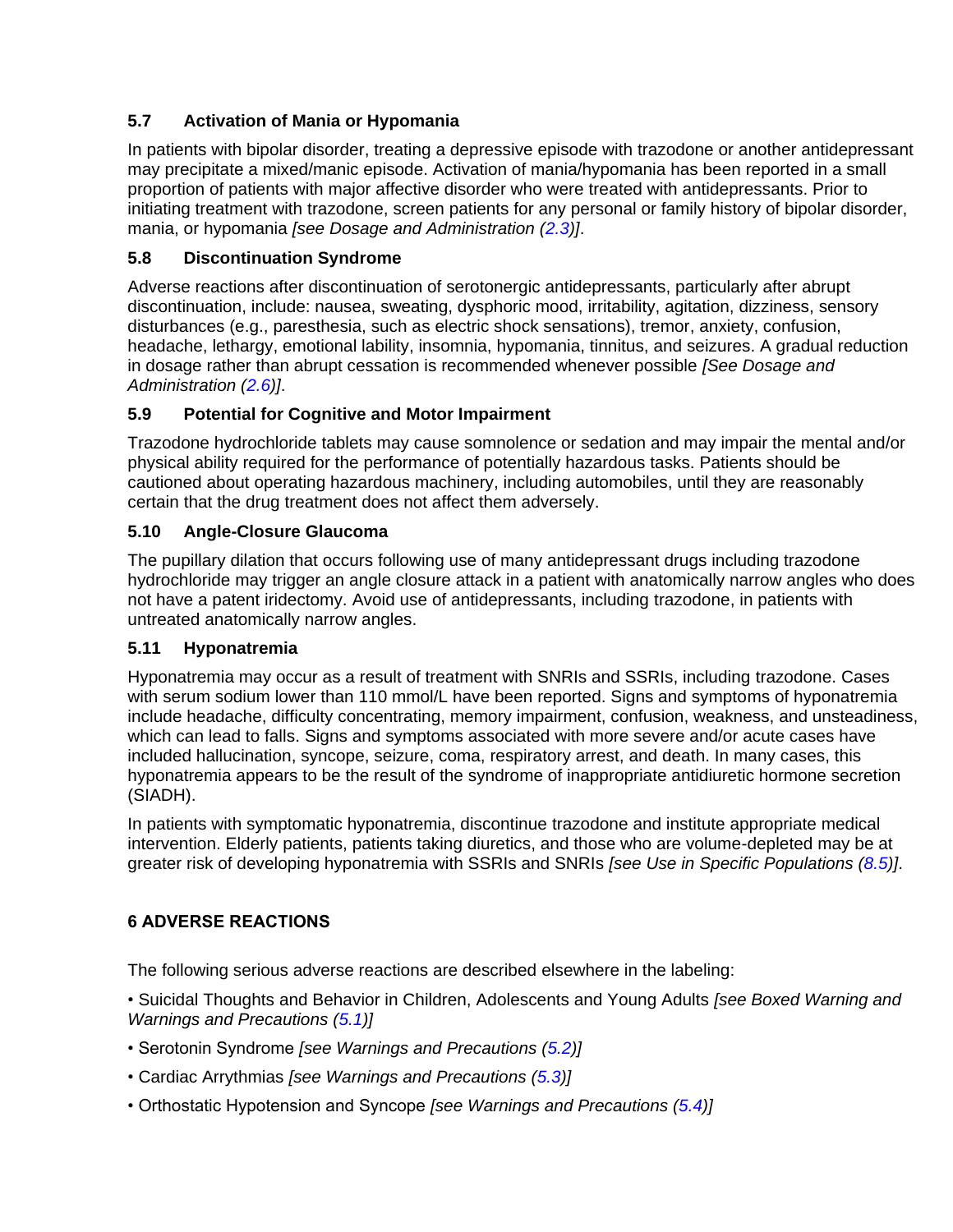- Increased Risk of Bleeding *[see Warnings and Precautions [\(5.5\)](#page-5-2)]*
- Priapism *[see Warnings and Precautions [\(5.6\)](#page-5-3)]*
- Activation of Mania or Hypomania *[see Warnings and Precautions [\(5.7\)](#page-6-0)]*
- Discontinuation Syndrome *[see Warnings and Precautions [\(5.8\)](#page-6-4)]*
- Potential for Cognitive and Motor Impairment *[see Warnings and Precautions [\(5.9\)](#page-6-1)]*
- **•** Angle-Closure Glaucoma *[see Warnings and Precautions [\(5.10\)](#page-6-2)]*
- Hyponatremia *[see Warnings and Precautions [\(5.11\)](#page-6-5)]*

## <span id="page-7-0"></span>**6.1 Clinical Trials Experience**

Because clinical trials are conducted under widely varying conditions, adverse reaction rates observed in the clinical trials of a drug cannot be directly compared to rates in the clinical trials of another drug and may not reflect the rates observed in practice.

## **Table 2: Common Adverse Reactions Occurring in ≥ 2% of Trazodone Hydrochloride Tablets-treated Patients and Greater than the Rate of Placebo- Treated Patients as Observed in Controlled Clinical Studies**

| Trazodone<br>Trazodone<br>Placebo<br>Placebo<br>Hydrochloride<br>$N = 95$<br>Hydrochloride<br>$N = 158$ |  |
|---------------------------------------------------------------------------------------------------------|--|
|                                                                                                         |  |
|                                                                                                         |  |
| <b>Tablets</b><br><b>Tablets</b>                                                                        |  |
| $N = 142$<br>$N = 157$                                                                                  |  |
|                                                                                                         |  |
|                                                                                                         |  |
| <b>Allergic</b>                                                                                         |  |
| <b>Skin Condition/Edema</b><br>3%<br>1%<br>7%<br>1%                                                     |  |
| <b>Autonomic</b>                                                                                        |  |
| 6%<br>15%<br>4%<br>4%<br><b>Blurred Vision</b>                                                          |  |
| 7%<br>6%<br>4%<br>8%<br>Constipation                                                                    |  |
| 15%<br>8%<br>34%<br>20%<br>Dry Mouth                                                                    |  |
| <b>Cardiovascular</b>                                                                                   |  |
| $\star$<br>20%<br>1%<br>1%<br>Hypertension                                                              |  |
| 7%<br>1%<br>4%<br>0<br>Hypotension                                                                      |  |
| 3%<br>2%<br>5%<br>1%<br>Syncope                                                                         |  |
| <b>CNS</b>                                                                                              |  |
| 5%<br>6%<br>8%<br>$\mathbf 0$<br>Confusion                                                              |  |
| 3%<br>2%<br>1%<br><b>Decreased Concentration</b><br>0                                                   |  |
| $\star$<br>2%<br>0<br>0<br>Disorientation                                                               |  |
| 20%<br>5%<br>15%<br>Dizziness/Light-Headedness<br>28%                                                   |  |
| 24%<br>6%<br>41%<br>20%<br><b>Drowsiness</b>                                                            |  |
| 11%<br>4%<br>6%<br>3%<br>Fatigue                                                                        |  |
| 10%<br>5%<br>20%<br>16%<br>Headache                                                                     |  |
| 15%<br>11%<br>6%<br>8%<br>Nervousness                                                                   |  |
| Gastrointestinal                                                                                        |  |
| Abdominal/Gastric Disorder<br>4%<br>4%<br>6%<br>4%                                                      |  |
| 1%<br>5%<br>1%<br>Diarrhea<br>$\Omega$                                                                  |  |
| 10%<br>13%<br>Nausea/Vomiting<br>1%<br>10%                                                              |  |
| Musculoskeletal                                                                                         |  |
| 6%<br>Aches/Pains<br>3%<br>5%<br>3%                                                                     |  |
| Neurological                                                                                            |  |
| $\star$<br>5%<br>2%<br>Incoordination<br>$\Omega$                                                       |  |
| 1%<br>3%<br>5%<br>4%<br><b>Tremors</b>                                                                  |  |
| Other                                                                                                   |  |
| 3%<br>Eyes Red/Tired/Itching<br>0<br>0<br>0                                                             |  |
| 3%<br>$\mathbf 0$<br>0<br>0<br><b>Head Full-Heavy</b>                                                   |  |
| $\overline{0}$<br>$\mathbf 0$<br>3%<br>$\overline{0}$<br>Malaise                                        |  |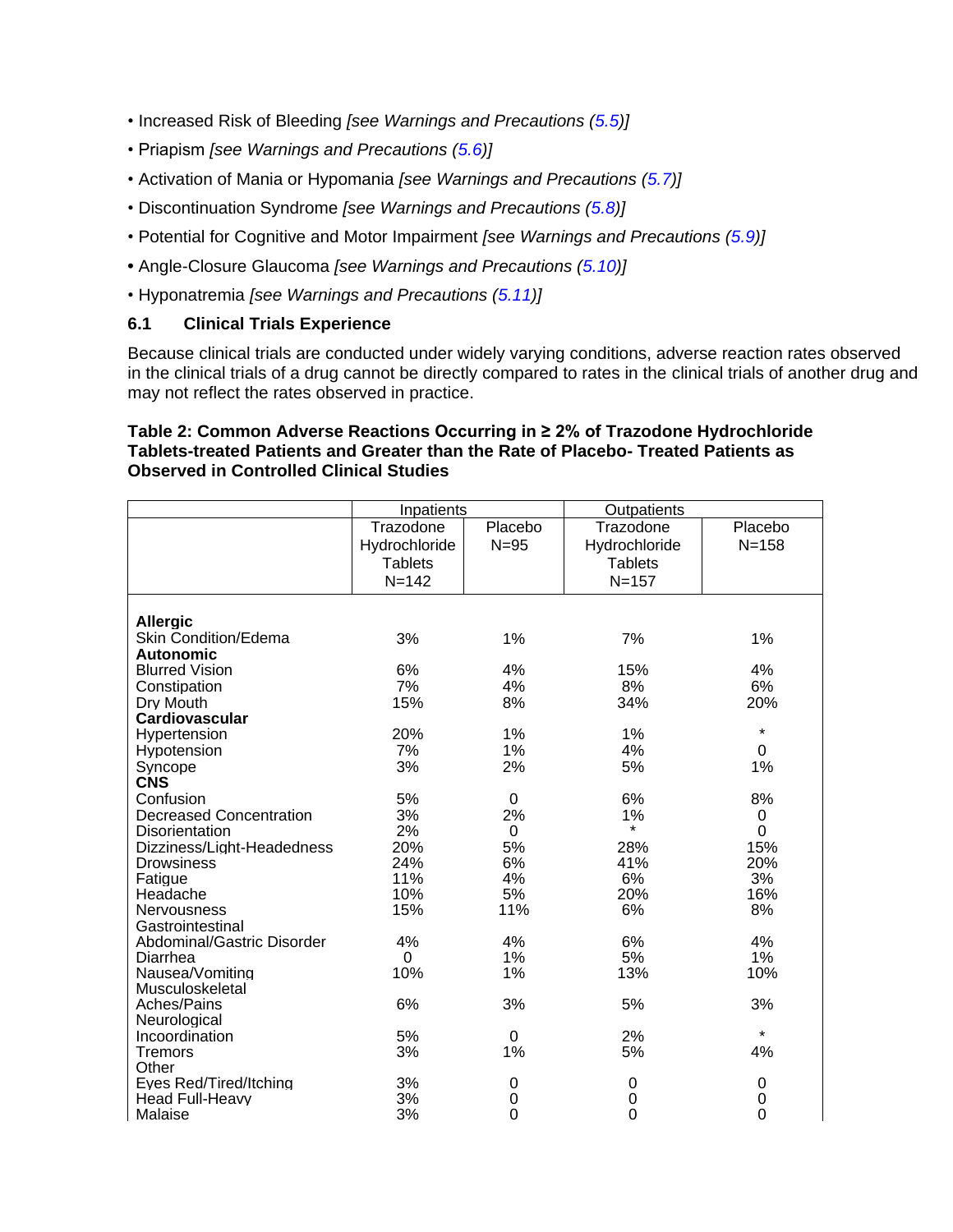| Nasal/Sinus Congestion | 3%    |    | 6% | 3% |
|------------------------|-------|----|----|----|
| Weight Gain            | $1\%$ |    | 5% | 2% |
| Weight Loss            | *     | 3% | 6% | 3% |

Other adverse reactions occurring at an incidence of <2% with the use of trazodone hydrochloride in the controlled clinical studies: akathisia, allergic reaction, anemia, chest pain, delayed urine flow, early menses, flatulence, hallucinations/delusions, hematuria, hypersalivation, hypomania, impaired memory, impaired speech, impotence, increased appetite, increased libido, increased urinary frequency, missed periods, muscle twitches, numbness, paresthesia, retrograde ejaculation, shortness of breath, and tachycardia/palpitations. Occasional sinus bradycardia has occurred in long-term studies.

# <span id="page-8-1"></span>**6.2 Postmarketing Experience**

The following adverse reactions have been identified during post-approval use of trazodone. Because these reactions are reported voluntarily from a population of uncertain size, it is not always possible to estimate their frequency or establish a causal relationship to drug exposure:

# **Blood and lymphatic system disorders:** hemolytic anemia, leukocytosis

**Cardiac disorders:** cardiospasm, congestive heart failure, conduction block, orthostatic hypotension and syncope, palpitations, bradycardia, atrial fibrillation, myocardial infarction, cardiac arrest, arrhythmia, ventricular ectopic activity, including ventricular tachycardia and QT prolongation. Prolonged QT interval, torsade de pointes, and ventricular tachycardia have been reported at doses of 100 mg per day or less *[see Warnings and Precautions [\(5.3\)](#page-5-0)]*.

**Endocrine disorders:** inappropriate ADH syndrome

**Eye disorders:** diplopia

**Gastrointestinal disorders:** increased salivation, nausea/vomiting

**General disorders and administration site conditions:** chills, edema, unexplained death, weakness **Hepatobiliary disorders:** cholestasis, jaundice, hyperbilirubinemia, liver enzyme alterations **Investigations:** increased amylase

**Metabolism and nutrition disorders:** methemoglobinemia

**Nervous system disorders:** aphasia, ataxia, cerebrovascular accident, extrapyramidal symptoms, grand mal seizures, paresthesia, tardive dyskinesia, vertigo

**Psychiatric disorders:** abnormal dreams, agitation, anxiety, hallucinations, insomnia, paranoid reaction, psychosis, stupor

**Renal and urinary disorders:** urinary incontinence, urinary retention

**Reproductive system and breast disorders:** breast enlargement or engorgement, clitorism, lactation, priapism *[see Warnings and Precautions [\(5.6\)](#page-5-3)]*

**Respiratory, thoracic and mediastinal disorders:** apnea

**Skin and subcutaneous tissue disorders:** alopecia, hirsutism, leukonychia, pruritus, psoriasis, rash, urticaria

**Vascular disorders:** vasodilation

# <span id="page-8-0"></span>**7 DRUG INTERACTIONS**

# <span id="page-8-2"></span>**7.1 Drugs Having Clinically Important Interactions With Trazodone Hydrochloride Tablets**

**Table 3: Clinically Important Drug Interactions with Trazodone Hydrochloride Tablets**

**Monoamine Oxidase Inhibitors (MAOIs)**

| Clinical | The concomitant use of MAOIs and serotonergic drugs including trazodone increases the risk of |
|----------|-----------------------------------------------------------------------------------------------|
| Impact:  | serotonin syndrome.                                                                           |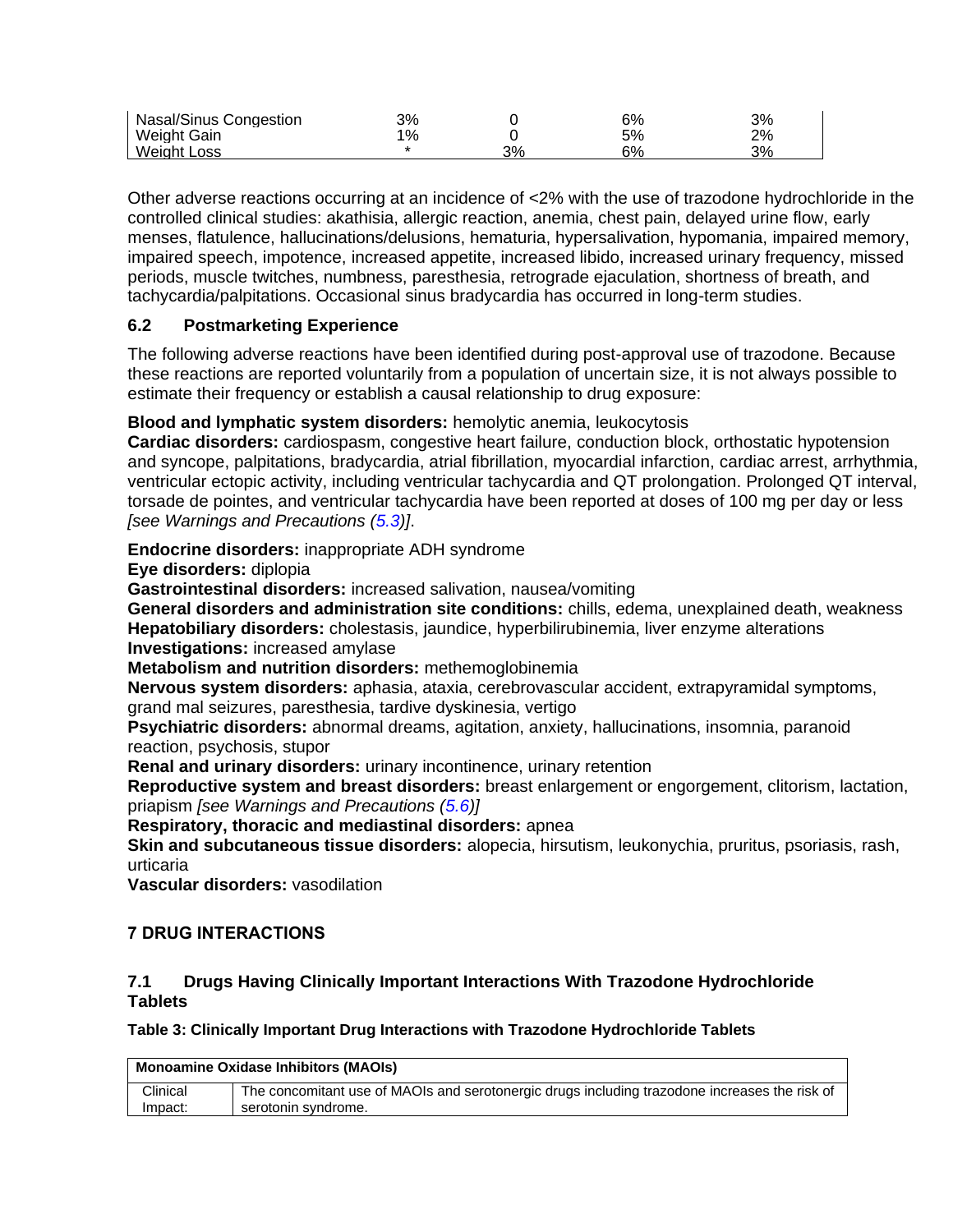| Intervention:                            | Trazodone is contraindicated in patients taking MAOIs, including MAOIs such as linezolid or<br>intravenous methylene blue [see Contraindications (4), Dosage and Administration                                                                                                                                        |
|------------------------------------------|------------------------------------------------------------------------------------------------------------------------------------------------------------------------------------------------------------------------------------------------------------------------------------------------------------------------|
|                                          | $(2.3, 2.4)$ , and Warnings and Precautions $(5.2)$ ].                                                                                                                                                                                                                                                                 |
| Examples:                                | isocarboxazid, moclobemide, phenelzine, selegiline, tranylcypromine                                                                                                                                                                                                                                                    |
|                                          | <b>Other Serotonergic Drugs</b>                                                                                                                                                                                                                                                                                        |
| Clinical<br>Impact:                      | The concomitant use of serotonergic drugs including trazodone and other serotonergic<br>drugs increases the risk of serotonin syndrome.                                                                                                                                                                                |
| Intervention:                            | Monitor patients for signs and symptoms of serotonin syndrome, particularly during<br>trazodone initiation. If serotonin syndrome occurs, consider discontinuation of<br>trazodone and/or concomitant serotonergic drugs [see Warnings and Precautions<br>$(5.2)$ .                                                    |
| Examples:                                | triptans, antidepressants (tricyclic and serotonin uptake inhibitors), fentanyl, lithium,<br>tramadol, tryptophan, buspirone, and St. John's Wort                                                                                                                                                                      |
|                                          | <b>Antiplatelet Agents and Anticoagulants</b>                                                                                                                                                                                                                                                                          |
| Clinical<br>Impact:                      | Serotonin release by platelets plays an important role in hemostasis. The concurrent<br>use of an antiplatelet agent or anticoagulant with trazodone may potentiate the risk of<br>bleeding.                                                                                                                           |
| Intervention:                            | Inform patients of the increased risk of bleeding with the concomitant use of trazodone<br>and antiplatelet agents and anticoagulants. For patients taking warfarin, carefully<br>monitor the international normalized ratio (INR) when initiating or discontinuing<br>trazodone [see Warnings and Precautions (5.5)]. |
| Examples:                                | warfarin, rivaroxaban, dabigatran, clopidogrel                                                                                                                                                                                                                                                                         |
| <b>Strong CYP3A4 Inhibitors</b>          |                                                                                                                                                                                                                                                                                                                        |
| Clinical<br>Impact:                      | The concomitant use of trazodone and strong CYP3A4 inhibitors increased the<br>exposure of trazodone compared to the use of trazodone alone.                                                                                                                                                                           |
| Intervention:                            | If trazodone is used with a potent CYP3A4 inhibitor, the risk of adverse reactions,<br>including cardiac arrhythmias, may be increased and a lower dose of trazodone should<br>be considered [see Dosage and Administration (2.5), Warnings and Precautions (5.3)].                                                    |
| Examples:                                | itraconazole, ketoconazole, clarithromycin, indinavir                                                                                                                                                                                                                                                                  |
| <b>Strong CYP3A4 Inducers</b>            |                                                                                                                                                                                                                                                                                                                        |
| Clinical<br>Impact:                      | The concomitant use of trazodone and strong CYP3A4 inducers decreased the<br>exposure of trazodone compared to the use of trazodone alone.                                                                                                                                                                             |
| Intervention:                            | Patients should be closely monitored to see if there is a need for an increased dose of<br>trazodone when taking CYP3A4 inducers [see Dosage and Administration (2.5)].                                                                                                                                                |
| Examples:                                | rifampin, carbamazepine, phenytoin, St. John's wort                                                                                                                                                                                                                                                                    |
| <b>Digoxin and Phenytoin</b><br>Clinical |                                                                                                                                                                                                                                                                                                                        |
| Impact:                                  | Digoxin and phenytoin are narrow therapeutic index drugs. Concomitant use of<br>trazodone can increase digoxin or phenytoin concentrations.                                                                                                                                                                            |
| Intervention:                            | Measure serum digoxin or phenytoin concentrations before initiating concomitant use<br>of trazodone. Continue monitoring and reduce digoxin or phenytoin dose as necessary.                                                                                                                                            |
| Examples:                                | digoxin, phenytoin                                                                                                                                                                                                                                                                                                     |
|                                          | <b>Central Nervous System (CNS) Depressants</b>                                                                                                                                                                                                                                                                        |
| Clinical<br>Impact:                      | Trazodone may enhance the response CNS depressants.                                                                                                                                                                                                                                                                    |
| Intervention:                            | Patients should be counseled that trazodone may enhance the response to alcohol,<br>barbiturates, and other CNS depressants.                                                                                                                                                                                           |
| Examples:                                | alcohol, barbiturates                                                                                                                                                                                                                                                                                                  |
| <b>QT Interval Prolongation</b>          |                                                                                                                                                                                                                                                                                                                        |
| Clinical<br>Impact:                      | Concomitant use of drugs that prolong the QT interval may add to the QT effects of<br>trazodone and increase the risk of cardiac arrhythmia.                                                                                                                                                                           |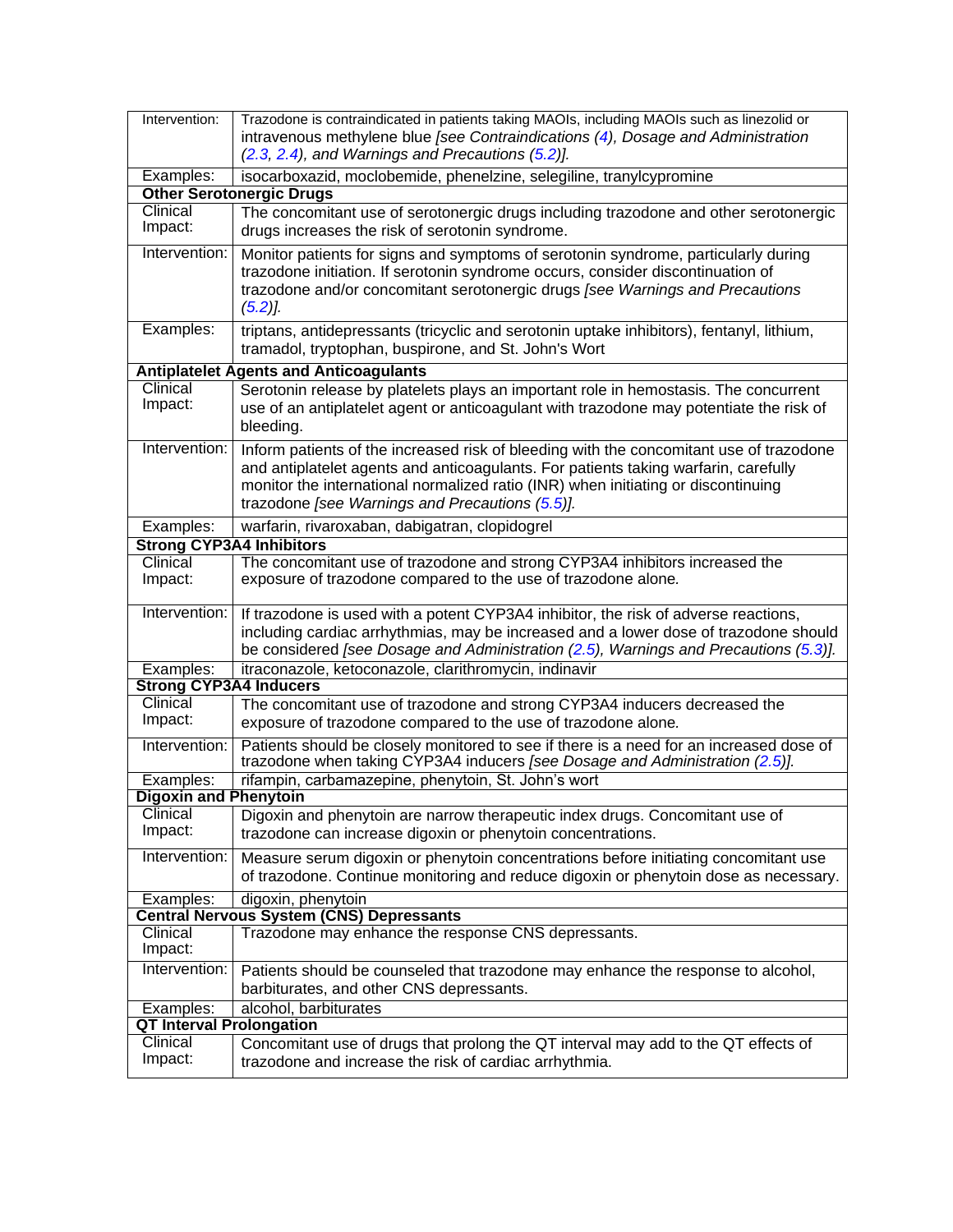|           | Intervention: Avoid the use of trazodone in combination with other drugs known to prolong QTc [see<br>Warnings and Precautions (5.3)].                                                                    |
|-----------|-----------------------------------------------------------------------------------------------------------------------------------------------------------------------------------------------------------|
| Examples: | Class 1A antiarrhythmics: quinidine, procainamide, disopyramide; Class 3<br>antiarrhythmics: amiodarone, sotalol; Antipsychotics: ziprasidone, chlorpromazine,<br>thioridazine; Antibiotics: gatifloxacin |

# <span id="page-10-0"></span>**8 USE IN SPECIFIC POPULATIONS**

#### <span id="page-10-1"></span>**8.1 Pregnancy**

#### Pregnancy Exposure Registry

There is a pregnancy exposure registry that monitors pregnancy outcomes in women exposed to antidepressants during pregnancy. Healthcare providers are encouraged to register patients by calling the National Pregnancy Registry for Antidepressants at 1-844-405- 6185 or visiting online at https://womensmentalhealth.org/clinical-and-research-programs/pregnancyregistry/antidepressants/

#### Risk Summary

Published prospective cohort studies, case series, and case reports over several decades with trazodone use in pregnant women have not identified any drug-associated risks of major birth defects, miscarriage, or adverse maternal or fetal outcomes *(see Data).*

Trazodone hydrochloride has been shown to cause increased fetal resorption and other adverse effects on the fetus in the rat when given at dose levels approximately 7.3 to 11 times the maximum recommended human dose (MRHD) of 400 mg/day in adults on a mg/m<sup>2</sup> basis. There was also an increase in congenital anomalies in the rabbit at approximately 7.3 to 22 times the MRHD on a mg/m<sup>2</sup> basis *(see Data).*

The estimated background risk of major birth defects and miscarriage for the indicated population is unknown. All pregnancies have a background risk of birth defect, loss, or other adverse outcomes. In the U.S. general population, the estimated background risk of major birth defects and miscarriage in clinically recognized pregnancies is 2 to 4% and 15 to 20%, respectively.

#### Clinical Considerations

## *Disease-associated maternal and/or embryofetal risk*

A prospective, longitudinal study followed 201 pregnant women with a history of major depressive disorder who were euthymic and taking antidepressants at the beginning of pregnancy. The women who discontinued antidepressants during pregnancy were more likely to experience a relapse of major depression that women who continued antidepressants. Consider the risk of untreated depression when discontinuing or changing treatment with antidepressant medication during pregnancy and postpartum.

## Data

## Human Data

While available studies cannot definitively establish the absence of risk, published data from prospective cohort studies, case series, and case reports over several decades have not identified an association with trazodone use during pregnancy and major birth defects, miscarriage, or other adverse maternal or fetal outcomes. All available studies have methodological limitations, including small sample size and inconsistent comparator groups.

#### Animal Data

No teratogenic effects were observed when trazodone was given to pregnant rats and rabbits during the period of organogenesis at oral doses up to 450 mg/kg/day. This dose is 11 and 22 times, in rats and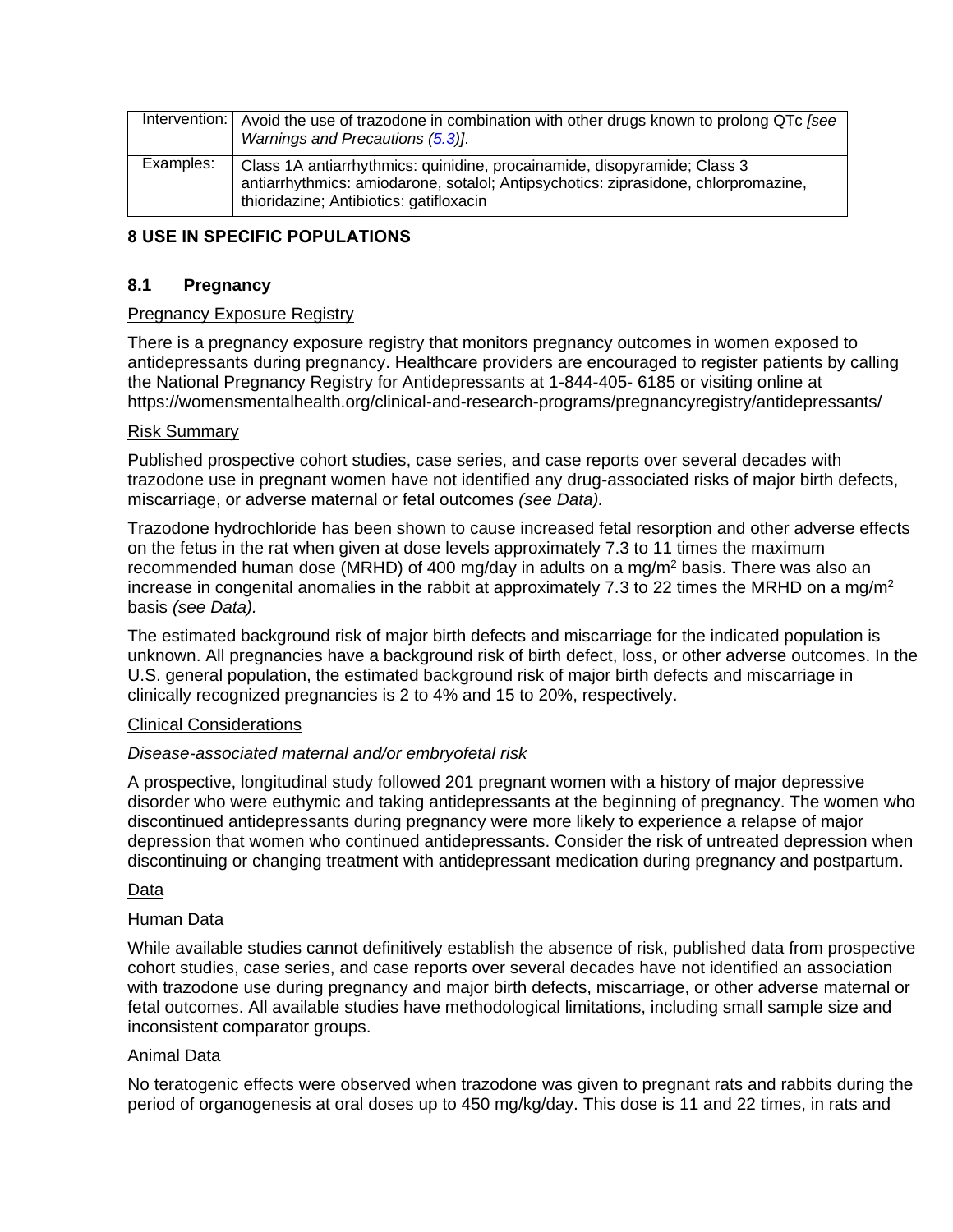rabbits, respectively, the maximum recommended human dose (MRHD) of 400 mg/day in adults on a  $mg/m<sup>2</sup>$  basis. Increased fetal resorption and other adverse effects on the fetus in rats at 7.3 to 11 times the MRHD and increase in congenital anomalies in rabbits at 7.3 to 22 times the MRHD on a mg/m<sup>2</sup> basis were observed. No further details on these studies are available.

# <span id="page-11-1"></span>**8.2 Lactation**

## **Risk Summary**

Data from published literature report the transfer of trazodone into human milk. There are no data on the effect of trazodone on milk production. Limited data from postmarketing reports have not identified and association of adverse effects on the breastfed child.

The developmental and health benefits of breastfeeding should be considered along with the mother's clinical need for trazodone and any potential adverse effects on the breastfed child from trazodone or from the underlying maternal condition.

# <span id="page-11-0"></span>**8.4 Pediatric Use**

Safety and effectiveness in the pediatric population have not been established. Antidepressants increased the risk of suicidal thoughts and behaviors in pediatric patients [*see Boxed Warning, Warnings and Precautions [\(5.1\)](#page-3-0)*].

## <span id="page-11-2"></span>**8.5 Geriatric Use**

Reported clinical literature and experience with trazodone has not identified differences in responses between elderly and younger patients. However, as experience in the elderly with trazodone hydrochloride is limited, it should be used with caution in geriatric patients.

Serotonergic antidepressants have been associated with cases of clinically significant hyponatremia in elderly patients, who may be at greater risk for this adverse reaction [*see Warnings and Precautions [\(5.11\)](#page-6-5)*].

## <span id="page-11-3"></span>**8.6 Renal Impairment**

Trazodone has not been studied in patients with renal impairment. Trazodone should be used with caution in this population.

## <span id="page-11-4"></span>**8.7 Hepatic Impairment**

Trazodone has not been studied in patients with hepatic impairment. Trazodone should be used with caution in this population.

## <span id="page-11-5"></span>**9 DRUG ABUSE AND DEPENDENCE**

## <span id="page-11-6"></span>**9.1 Controlled Substance**

Trazodone hydrochloride tablets are not a controlled substance.

## <span id="page-11-7"></span>**9.2 Abuse**

Although trazodone hydrochloride has not been systematically studied in preclinical or clinical studies for its potential for abuse, no indication of drug-seeking behavior was seen in the clinical studies with trazodone hydrochloride.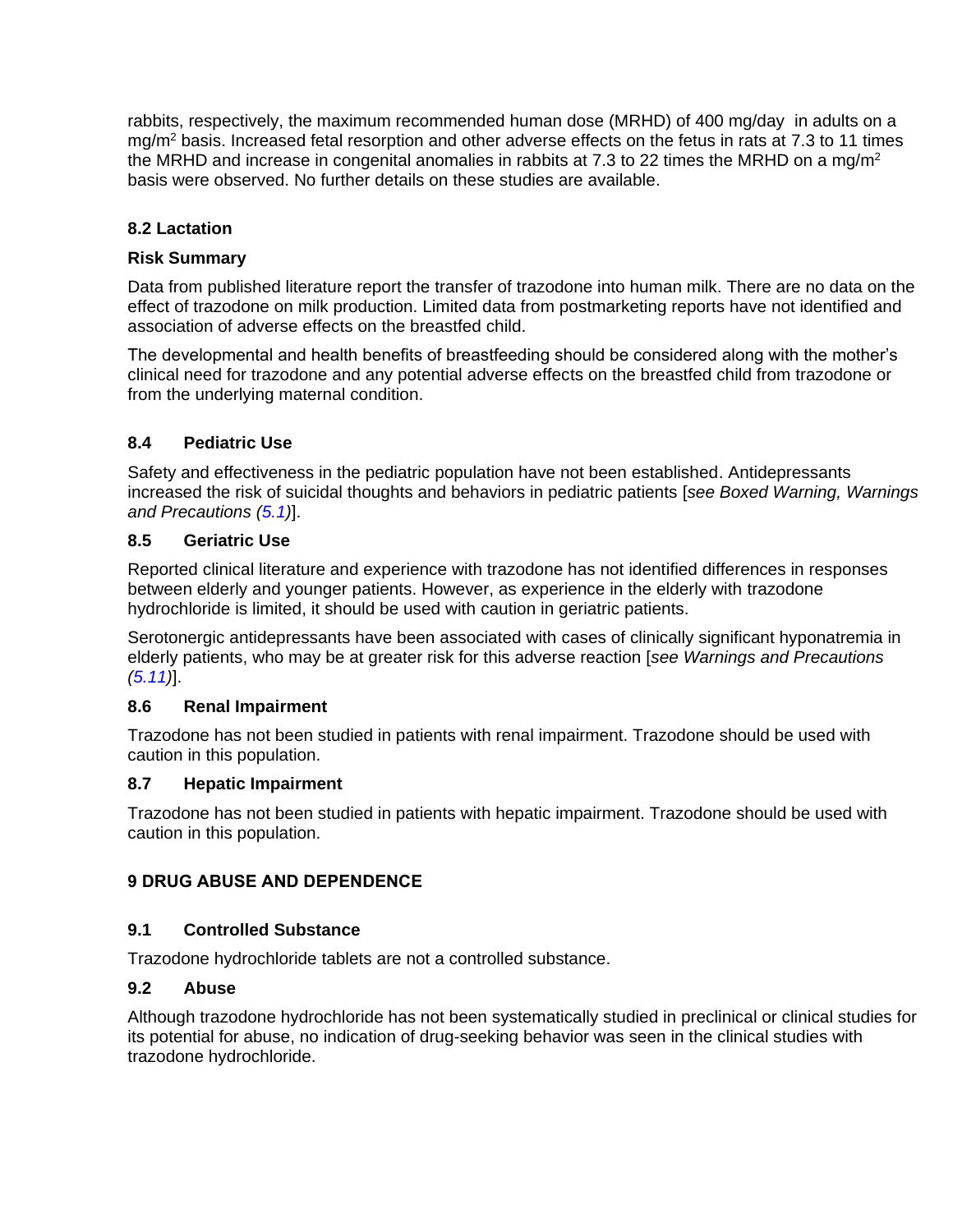#### <span id="page-12-0"></span>**10 OVERDOSAGE**

Death from overdose has occurred in patients ingesting trazodone and other CNS depressant drugs concurrently (alcohol; alcohol and chloral hydrate and diazepam; amobarbital; chlordiazepoxide; or meprobamate).

The most severe reactions reported to have occurred with overdose of trazodone alone have been priapism, respiratory arrest, seizures, and ECG changes, including QT prolongation. The reactions reported most frequently have been drowsiness and vomiting. Overdosage may cause an increase in incidence or severity of any of the reported adverse reactions.

There is no specific antidote for trazodone hydrochloride overdose.

In managing overdosage, consider the possibility of multiple drug involvement. For current information on the management of poisoning or overdose, contact a poison control center (1-800-222-1222 or [www.poison.org\)](http://www.poison.org/).

#### <span id="page-12-1"></span>**11 DESCRIPTION**

Trazodone hydrochloride is an antidepressant chemically unrelated to tricyclic, tetracyclic, or other known antidepressant agents. Trazodone hydrochloride is a triazolopyridine derivative designated as 2- [3-[4-(3-chlorophenyl)-1-piperazinyl]propyl]-1,2,4-triazolo[4, 3-a]pyridin-3(2*H*)-one hydrochloride. It is a white odorless crystalline powder which is freely soluble in water. The structural formula is represented as follows

 $\leq$   $N - N - CH_2 - CH_2 - CH_2 - N$  $\bullet$  HCl

**Molecular Formula: C<sub>19</sub>H<sub>22</sub>ClN<sub>5</sub>O HCl Molecular Weight**: 408.33 g/mol

Each tablet, for oral administration, contains 50 mg, 100 mg, 150 mg or 300 mg of trazodone hydrochloride. In addition, each tablet contains the following inactive ingredients: colloidal silicon dioxide, magnesium stearate, microcrystalline cellulose, pregelatinized starch, sodium lauryl sulfate, and sodium starch glycolate.

## <span id="page-12-2"></span>**12 CLINICAL PHARMACOLOGY**

#### <span id="page-12-3"></span>**12.1 Mechanism of Action**

The mechanism of trazodone's antidepressant action is not fully understood, but is thought to be related to its enhancement of serotonergic activity in the CNS. Trazodone is both a selective serotonin reuptake inhibitor (SSRI) and a 5HT2 receptor antagonist and the net result of this action on serotonergic transmission and its role in trazodone's antidepressant effect is unknown.

#### <span id="page-12-4"></span>**12.2 Pharmacodynamics**

Preclinical studies have shown that trazodone selectively inhibits neuronal reuptake of serotonin (Ki  $=$ 367 nM) and acts as an antagonist at 5-HT-2A (Ki = 35.6 nM) serotonin receptors. Trazodone is also an antagonist at several other monoaminergic receptors including  $5-HT2B$  (Ki = 78.4 nM),  $5-HT2C$  (Ki =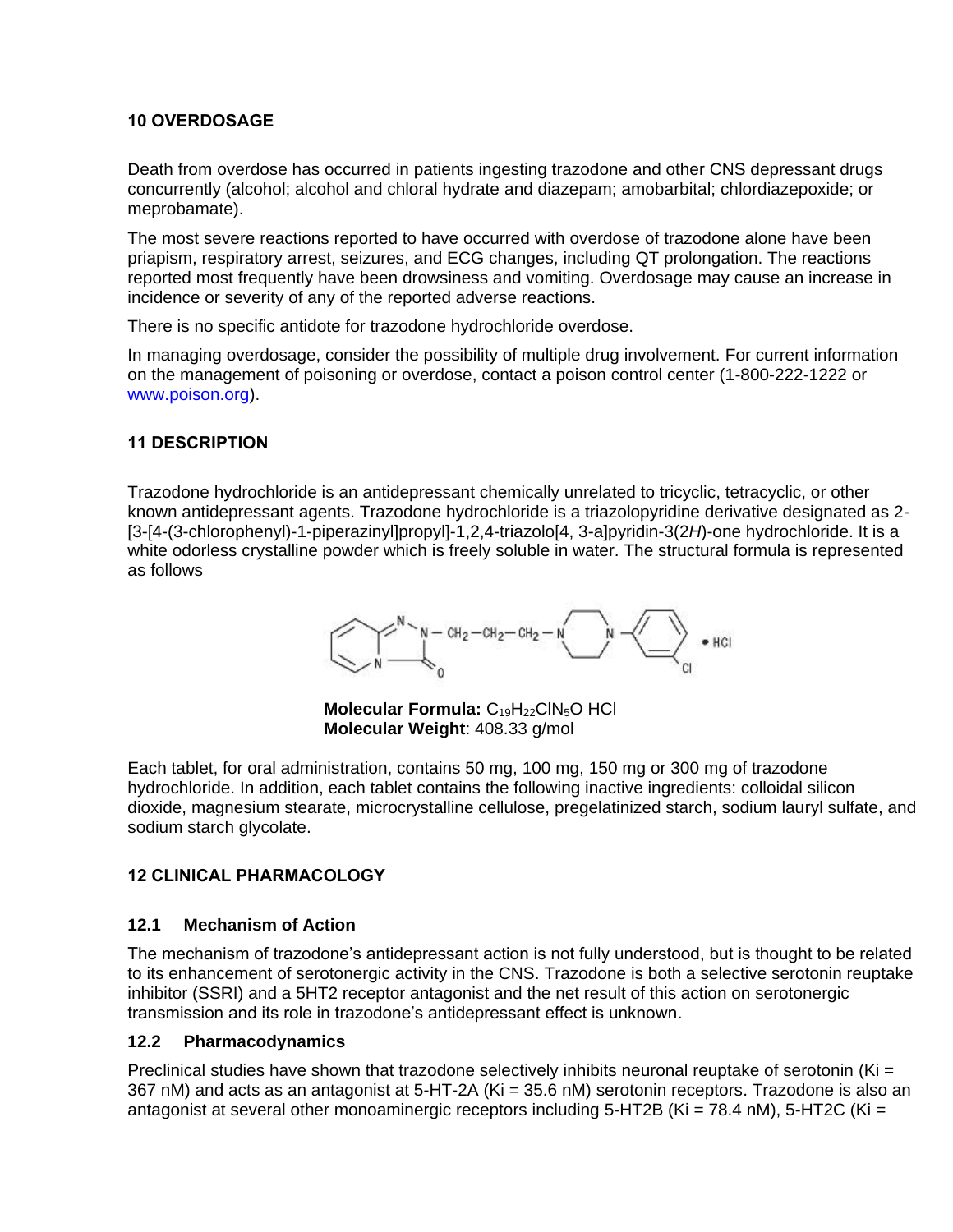224 nM), α1A (Ki = 153 nM), α2C (Ki = 155 nM) receptors and it is a partial agonist at 5-HT1A (Ki = 118 nM) receptor.

Trazodone antagonizes alpha 1-adrenergic receptors, a property which may be associated with postural hypotension.

# <span id="page-13-0"></span>**12.3 Pharmacokinetics**

## *Absorption*

In humans, trazodone hydrochloride is absorbed after oral administration without selective localization in any tissue. When trazodone hydrochloride is taken shortly after ingestion of food, there may be an increase in the amount of drug absorbed, a decrease in maximum concentration and a lengthening in the time to maximum concentration. Peak plasma levels occur approximately one hour after dosing when trazodone hydrochloride is taken on an empty stomach or 2 hours after dosing when taken with food.

# *Metabolism*

*In vitro* studies in human liver microsomes show that trazodone is metabolized, via oxidative cleavage, to an active metabolite, m-chlorophenylpiperazine (mCPP) by CYP3A4. Other metabolic pathways that may be involved in the metabolism of trazodone have not been well characterized. Trazodone is extensively metabolized; less than 1% of an oral dose is excreted unchanged in the urine.

# *Elimination*

In some patients trazodone may accumulate in the plasma.

# *Protein Binding*

Trazodone is 89 to 95% protein bound *in vitro* at concentrations attained with therapeutic doses in humans.

# <span id="page-13-1"></span>**13 NONCLINICAL TOXICOLOGY**

# <span id="page-13-2"></span>**13.1 Carcinogenesis, Mutagenesis, Impairment of Fertility**

## **Carcinogenesis**

No drug- or dose-related occurrence of carcinogenesis was evident in rats receiving trazodone in daily oral doses up to 7.3 times the maximum recommended human dose (MRHD) of 400 mg/day in adults on a mg/m<sup>2</sup> basis.

## **Mutagenesis**

No genotoxicity studies were conducted with trazodone.

## **Impairment of Fertility**

Trazodone has no effect on fertility in rats at doses up to 7.3 times the MRHD in adults on a mg/m<sup>2</sup> basis.

## <span id="page-13-3"></span>**14 CLINICAL STUDIES**

The efficacy and safety of trazodone hydrochloride were established from inpatient and outpatient trials of the trazodone immediate release formulation in the treatment of major depressive disorder.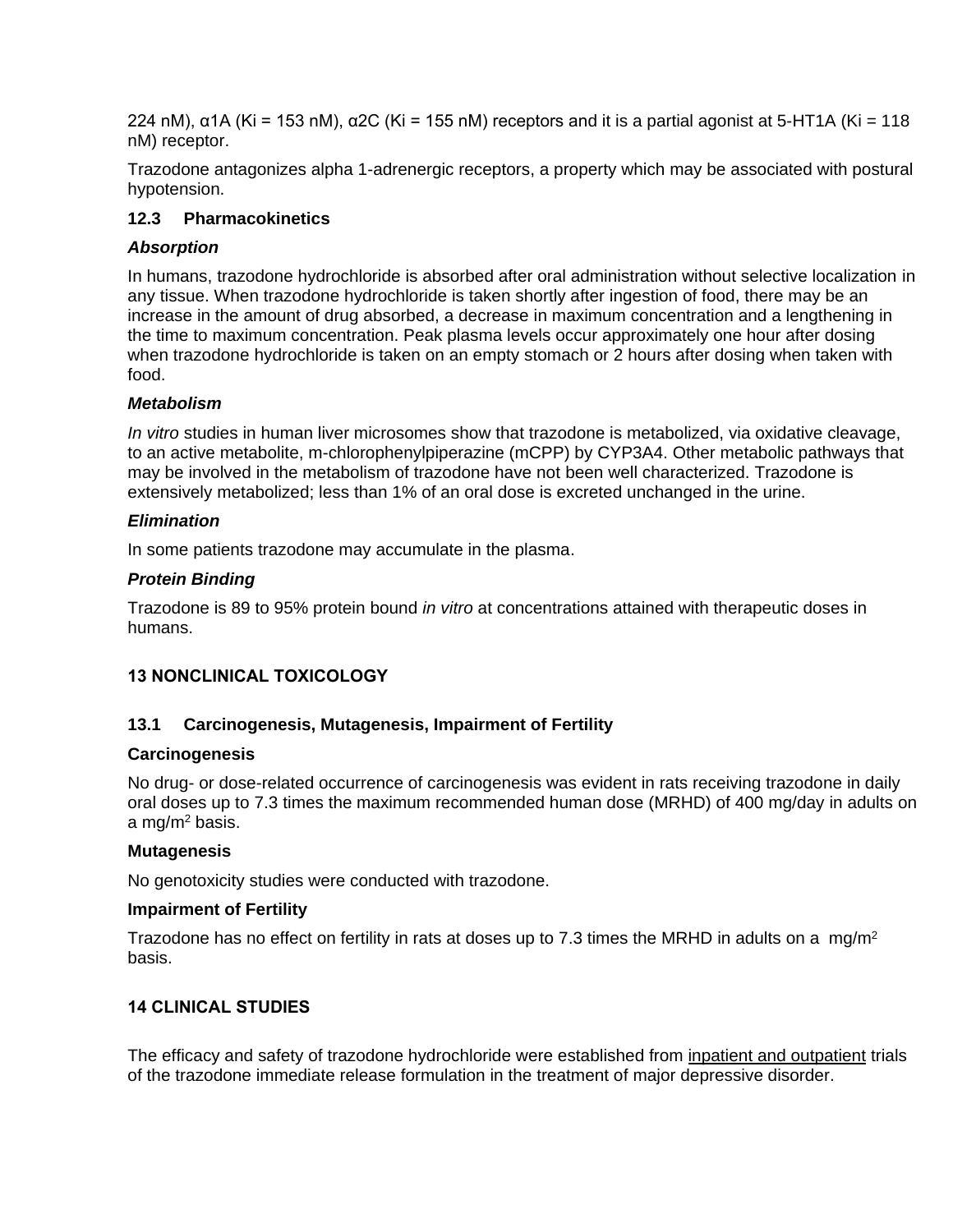## <span id="page-14-0"></span>**16 HOW SUPPLIED/STORAGE AND HANDLING**

Trazodone hydrochloride tablets, USP 50 mg are available for oral administration as white, round, biconvex, tablets. Engraved "APO" bisect "T50" on one side, other side plain.

Bottles of 100 (NDC 60505-2653-1) Bottles of 500 (NDC 60505-2653-5) Unit Dose Blister Packages of 100 (10 x 10 unit dose) (NDC 60505-2653-0)

Trazodone hydrochloride tablets, USP 100 mg are available for oral administration as white, round, biconvex, tablets. Engraved "APO" bisect "T100" on one side, other side plain.

Bottles of 100 (NDC 60505-2654-1) Bottles of 500 (NDC 60505-2654-5) Unit Dose Blister Packages of 100 (10 x 10 unit dose) (NDC 60505-2654-0)

Trazodone hydrochloride tablets, USP 150 mg are available for oral administration as white, oval, flat faced beveled-edge tablets with a full bisect and 2 partial trisects. Engraved "APO" bisect "T150" on one side, and "50 50 50" on the other side.

Bottles of 100 (NDC 60505-2655-1) Bottles of 500 (NDC 60505-2655-5)

Directions for using the correct score when breaking the tablet, please refer to the following:

-For 50 mg, break the score on either the left or right side of the tablet (one-third of a tablet).



-For 75 mg, break the score down the middle of the tablet (one-half of a tablet).



-For 100 mg, break the score on either the left or right side of the tablet (two-thirds of a tablet).



-For 150 mg, use the entire tablet.

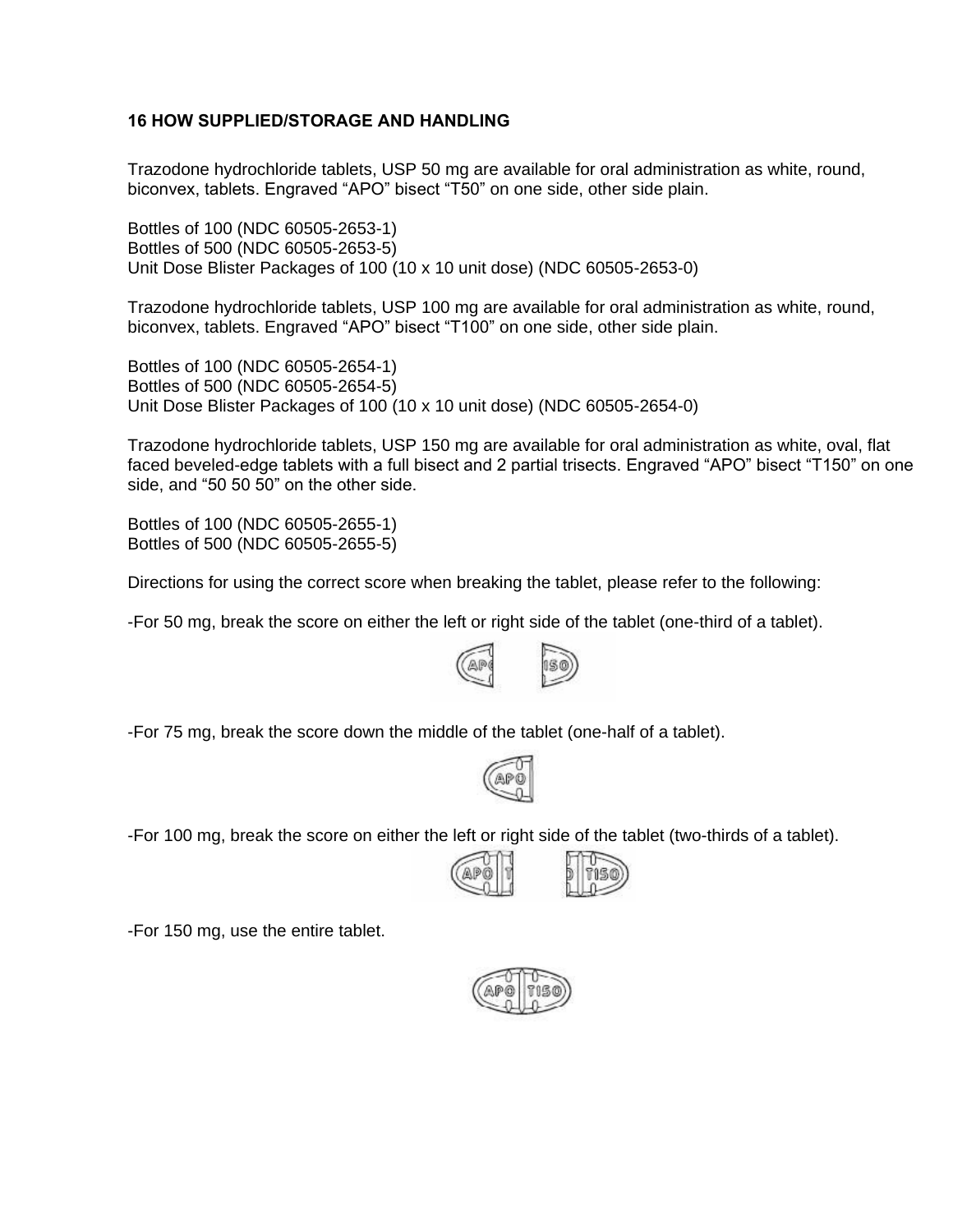Trazodone hydrochloride tablets, USP 300 mg are available for oral administration as white, oval, flat faced beveled-edge tablets with a full bisect and 2 partial trisects. Engraved "APO" bisect "T300" on one side, and "100 100 100" on the other side with the middle "100" perpendicular to the others.

Bottles of 100 (NDC 60505-2659-1) Bottles of 500 (NDC 60505-2659-5)

Directions for using the correct score when breaking the tablet, please refer to the following:

-For 100 mg, break the score on either the left or right side of the tablet (one-third of a tablet).



-For 150 mg, break the score down the middle of the tablet (one-half of a tablet).



-For 200 mg, break the score on either the left or right side of the tablet (two-thirds of a tablet).



-For 300 mg, use the entire tablet.



Store at 20°C to 25°C (68°F to 77°F); excursions permitted from 15°C to 30°C (59°F to 86°F) [see USP Controlled Room Temperature]. Dispense with a child-resistant closure in a tight, light-resistant container.

## <span id="page-15-0"></span>**17 PATIENT COUNSELING INFORMATION**

Advise the patient to read the FDA-approved patient labeling (Medication Guide).

#### **Suicidal Thoughts and Behaviors**

**Advise** patients and caregivers to look for the emergence of suicidality, especially early during treatment and when the dosage is adjusted up or down and instruct them to report such symptoms to the healthcare provider *[see Box Warning and Warnings and Precautions [\(5.1\)](#page-3-0)]*.

#### **Dosage and Administration**

Advise patients that trazodone hydrochloride tablets should be taken shortly after a meal or light snack. Advise patients regarding the importance of following dosage titration instructions *[see Dosage and Administration [\(2\)](#page-2-3)].*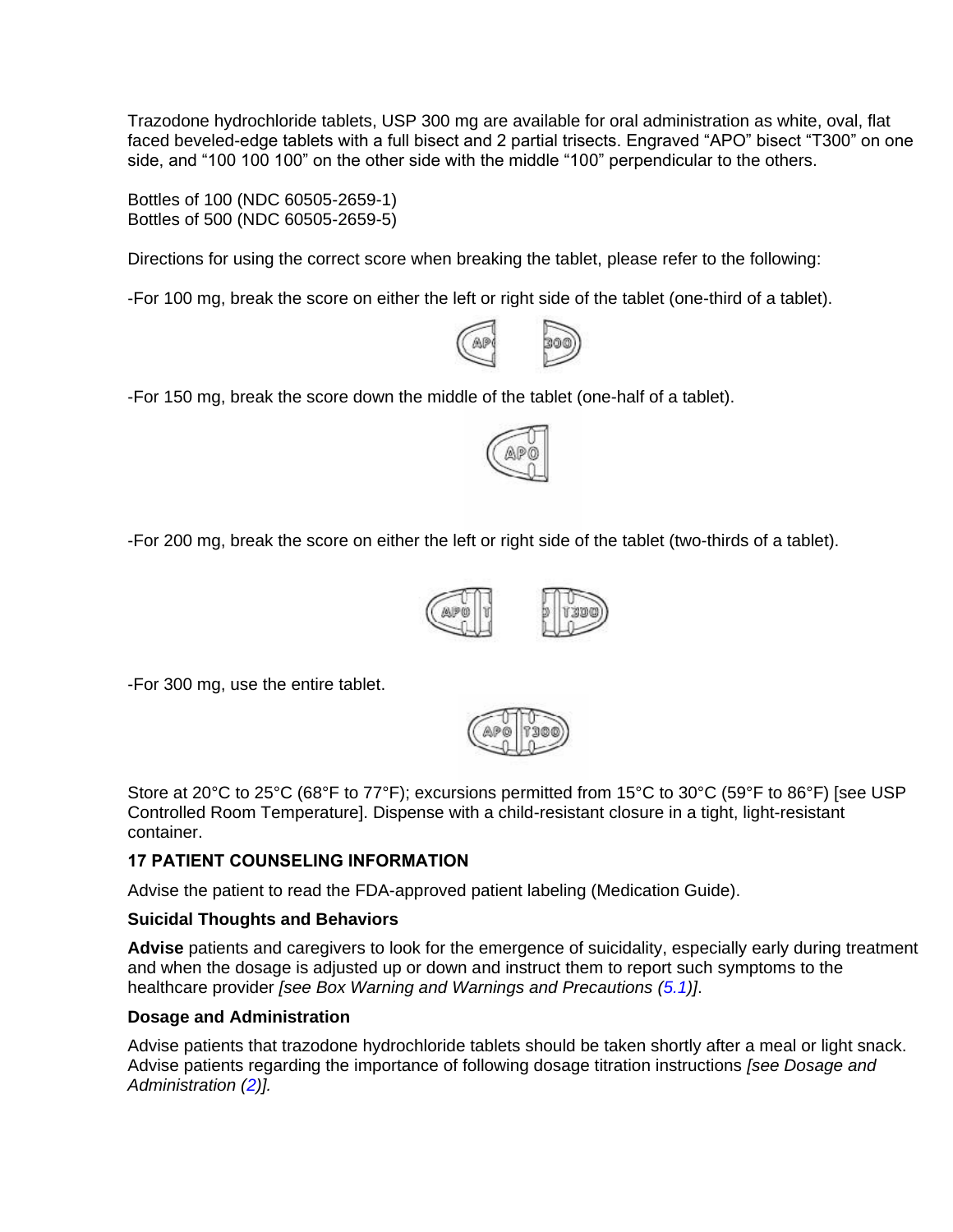#### **Serotonin Syndrome**

Caution patients about the risk of serotonin syndrome, particularly with the concomitant use of trazodone with other serotonergic drugs including triptans, tricyclic antidepressants, fentanyl, lithium, tramadol, tryptophan, buspirone, St. John's Wort, and with drugs that impair metabolism of serotonin (in particular, MAOIs, both those intended to treat psychiatric disorders and also others, such as linezolid). Patients should contact their health care provider or report to the emergency room if they experience signs or symptoms of serotonin syndrome *[see Warnings and Precautions [\(5.2\)](#page-4-0) and Drug Interactions [\(7\)](#page-8-0)]*.

#### **Activation of Mania/Hypomania**

Advise patients and their caregivers to observe for signs of activation of mania/hypomania and instruct them to report such symptoms to the healthcare provider *[see Warnings and Precautions [\(5.7\)](#page-6-0)]*.

#### **Increased Risk of Bleeding**

Inform patients about the concomitant use of trazodone with aspirin, NSAIDs, other antiplatelet drugs, warfarin, or other anticoagulants because the combined use of drugs that interfere with serotonin reuptake and these medications has been associated with an increased risk of bleeding. Advise them to inform their health care providers if they are taking or planning to take any prescription or over-thecounter medications that increase the risk of bleeding *[see Warnings and Precautions [\(5.5\)](#page-5-2)]*.

#### **Discontinuation Syndrome**

Advise patients not to abruptly discontinue trazodone hydrochloride tablets and to discuss any tapering regimen with their healthcare provider. Adverse reactions can occur when trazodone hydrochloride tablets is discontinued *[see Warnings and Precautions [\(5.8\)](#page-6-4)]*.

#### **Concomitant Medications**

Advise patients to inform their health care providers if they are taking, or plan to take any prescription or over-the-counter medications since there is a potential for interactions *[see Drug Interactions [\(7.1\)](#page-8-2)]*.

#### **Pregnancy**

Advise patients to notify their healthcare provider if they become pregnant or intend to become pregnant during therapy with trazodone hydrochloride tablets. Advise patients that there is a pregnancy exposure registry that monitors pregnancy outcomes in women exposed to trazodone hydrochloride tablets during pregnancy *[see Use in Special Populations [\(8.1\)](#page-10-1)].*

Dispense with Medication Guide available at<www1.apotex.com/products/us>

# **APOTEX INC. TRAZODONE HYDROCHLORIDE TABLETS, USP 50 mg, 100 mg, 150 mg and 300 mg**

Manufactured by Manufactured For Apotex Inc. Apotex Corp. Toronto, Ontario Weston Florida Canada M9L 1T9 33326

Revised: September 2020

Rev. 7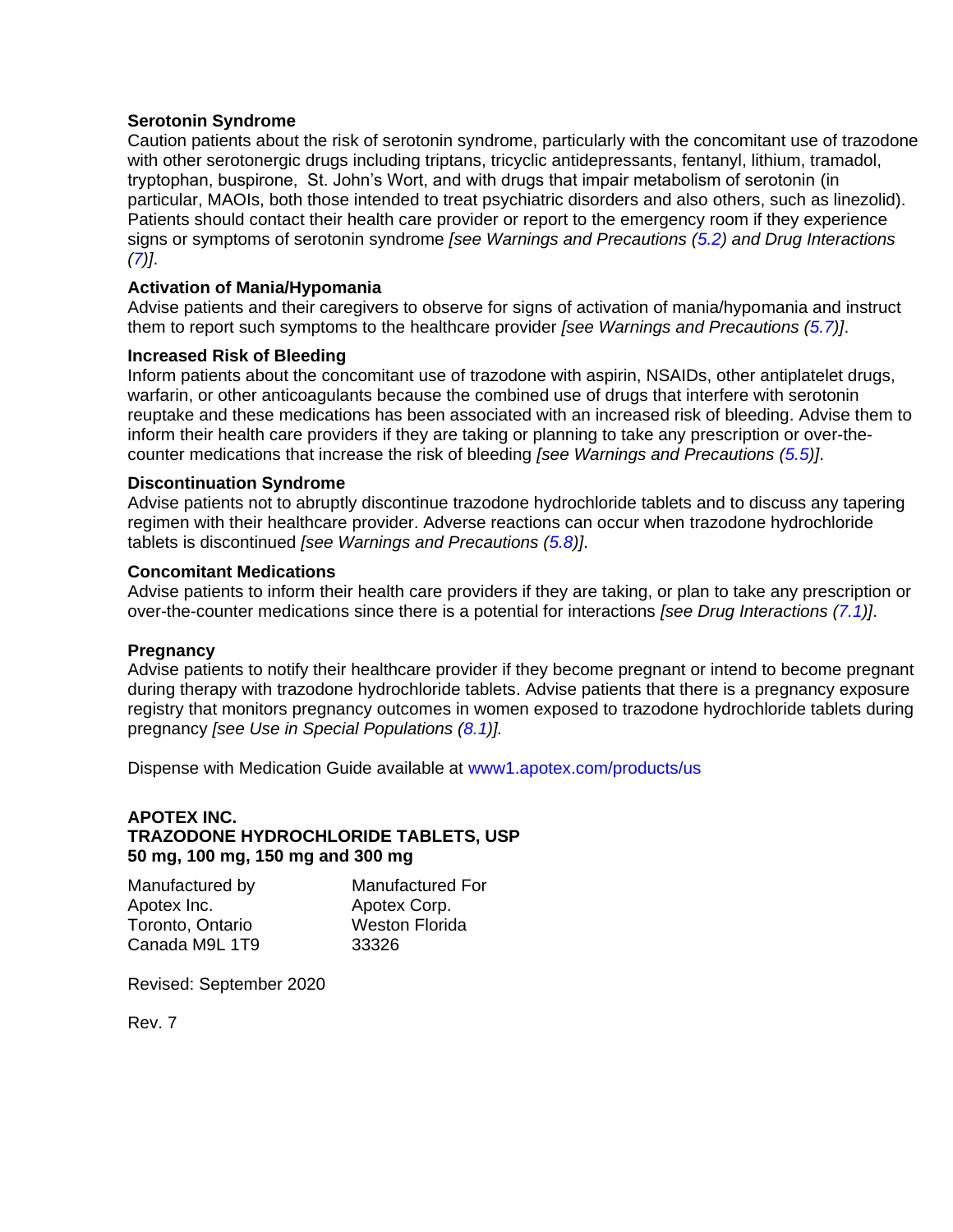# **MEDICATION GUIDE Trazodone hydrochloride tablets, USP, for oral use (traz' oh done hye'' droe klor' ide)**

## **What is the most important information I should know about trazodone hydrochloride tablets?**

Antidepressant medicines, depression or other serious mental illnesses, and suicidal thoughts or actions: Talk to your healthcare provider about:

- All risks and benefits of treatment with antidepressant medicines
- All treatment choices for depression or other serious mental illnesses
- 1. **Antidepressant medicines may increase suicidal thoughts or actions in some children, teenagers, and young adults within the first few months of treatment**.
- 2. **Depression and other serious mental illnesses are the most important causes of suicidal thoughts and actions**. **Some people may have a higher risk of having suicidal thoughts or actions**. These include people who have or have a family history of bipolar illness (also called manicdepressive illness) or suicidal thoughts or actions.

#### 3. **How can I watch for and try to prevent suicidal thoughts and actions?**

- Pay close attention to any changes, especially sudden changes in mood, behaviors, thoughts, or feelings. This is very important when an antidepressant medicine is started or when the dose is changed.
- Call your healthcare provider right away to report new or sudden changes in mood, behavior, thoughts or feelings.
- Keep all follow-up visits with your healthcare provider as scheduled. Call your healthcare provider between visits as needed, especially if you are worried about symptoms.

#### **Call a healthcare provider right away if you have any of the following symptoms, especially if they are new, worse, or worry you:**

- Thoughts about suicide or dying
- Attempts to commit suicide
- New or worse depression
- New or worse anxiety
- Feeling very agitated or restless
- Panic attacks
- Trouble sleeping (insomnia)
- New or worse irritability
- Acting aggressive, being angry or violent
- Acting on dangerous impulses
- An extreme increase in activity and talking (mania)
- Other unusual changes in behavior or mood

#### **What else do I need to know about antidepressant medicines?**

• **Never stop an antidepressant medicine without first talking to a healthcare provider**. Stopping an antidepressant medicine suddenly can cause other symptoms.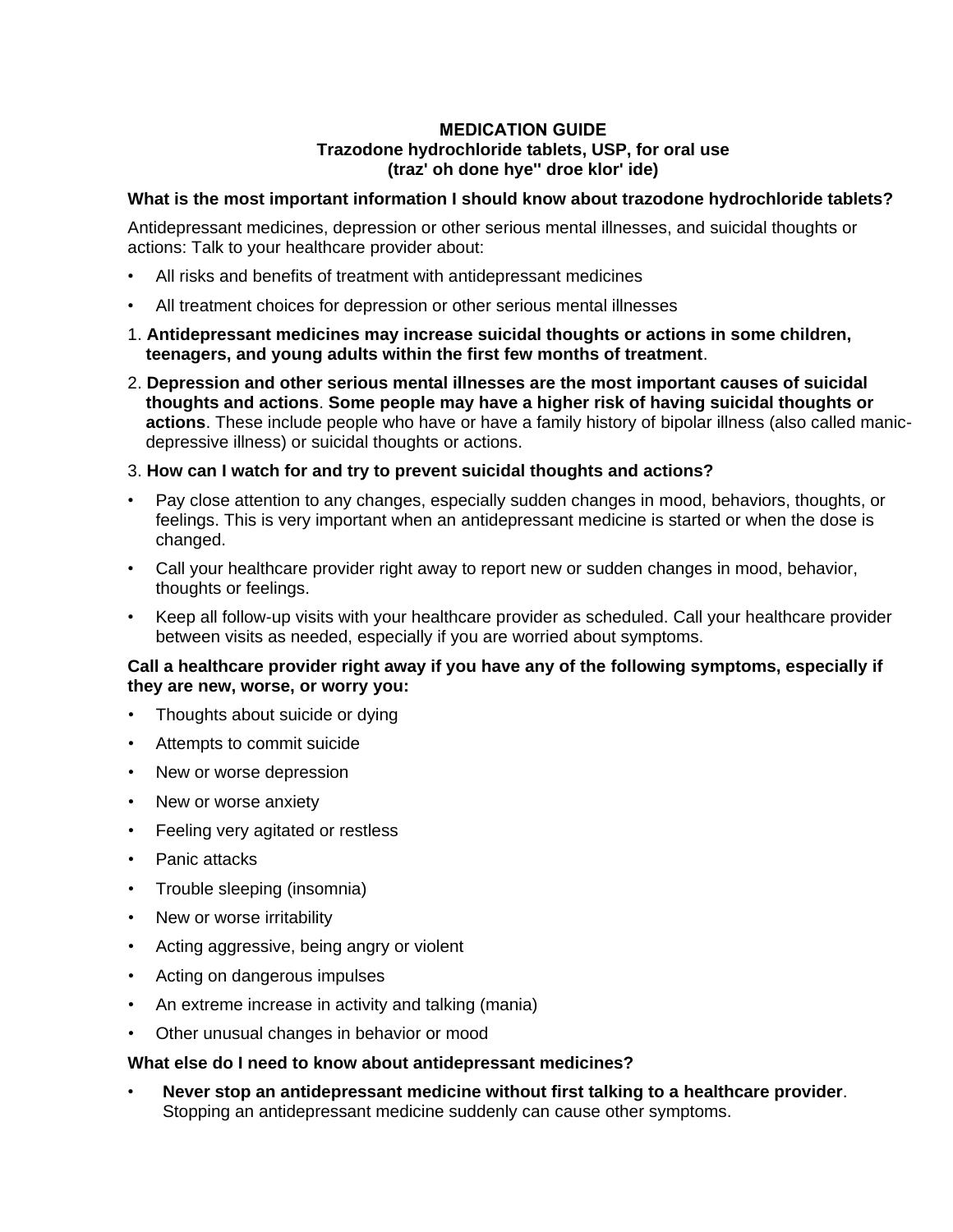- **Antidepressants are medicines used to treat depression and other illnesses.** It is important to discuss all the risks of treating depression and also the risks of not treating it. You should discuss all treatment choices with your healthcare provider, not just the use of antidepressants.
- **Antidepressant medicines have other side effects**. Talk to your healthcare provider about the side effects of your medicines.
- **Antidepressant medicines can interact with other medicines.** Know all of the medicines that you take. Keep a list of all medicines to show your healthcare provider. Do not start new medicines without first checking with your healthcare provider.

It is not known if trazodone is safe and effective in children.

#### **What are trazodone hydrochloride tablets?**

Trazodone hydrochloride tablets are a prescription medicine used in adults to treat major depressive disorder (MDD). Trazodone belongs to a class of medicines known as SSRIs (or selective serotonin reuptake inhibitors).

## **Do not take trazodone hydrochloride tablets:**

- If you take a monoamine oxidase inhibitor (MAOI). Ask your healthcare provider or pharmacist if you are not sure if you take an MAOI, including the antibiotic linezolid, and intravenous methylene blue.
- Do not take an MAOI within 2 weeks of stopping trazodone hydrochloride tablets unless directed to do so by your healthcare provider.
- Do not start trazodone hydrochloride tablets if you stopped taking an MAOI in the last 2 weeks unless directed to do so by your healthcare provider.

## **Before you take trazodone hydrochloride tablets tell your healthcare provider about all of your medical conditions, including if you:**

- have heart problems, including QT prolongation or a family history of it
- have ever had a heart attack
- have bipolar disorder
- have liver or kidney problems
- have other serious medical conditions
- are pregnant or plan to become pregnant. It is not known if trazodone hydrochloride tablets harm your unborn baby. Talk to your healthcare provider about the risk to your unborn baby if you take trazodone hydrochloride tablets.
- If you become pregnant during treatment with trazodone hydrochloride tablets, talk to your healthcare provider about registering with the National Pregnancy Registry for Antidepressants. You can register by calling 1-844-405-6185.
- are breastfeeding or plan to breastfeed. Trazodone hydrochloride passes into your breast milk. Talk to your healthcare provider about the best way to feed your baby if you take trazodone hydrochloride tablets.
- have taken a Monoamine Oxidase Inhibitor (MAOI) or if you have stopped taking an MAOI in the last 2 weeks.

**Tell your healthcare provider about all the medicines you take**, including prescription and over-thecounter medicines, vitamins, and herbal supplements. Using trazodone hydrochloride tablets with certain other medicines can affect each other causing serious side effects.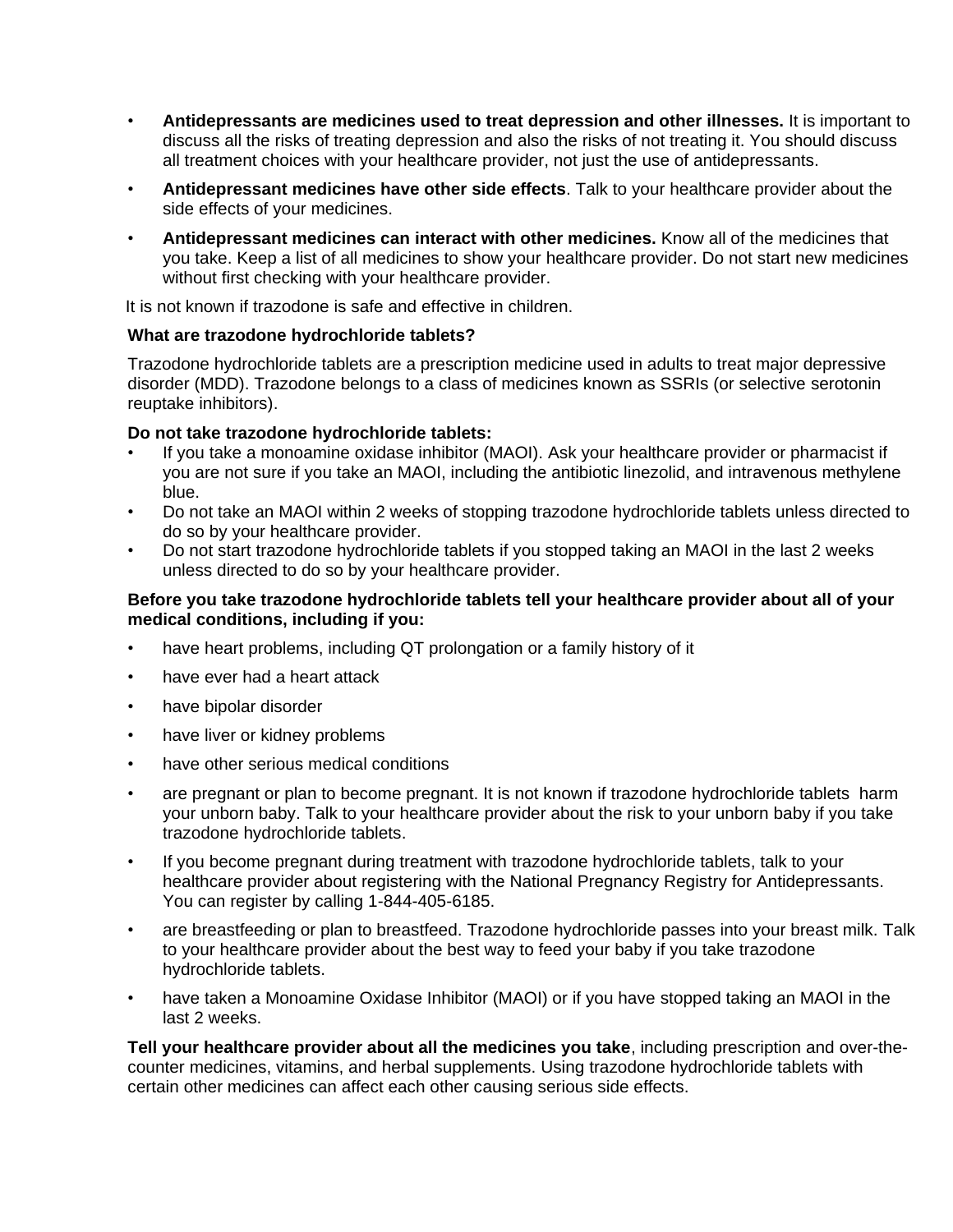Especially tell your healthcare provider if you take:

- triptans used to treat migraine headache
- medicines used to treat mood, anxiety, psychotic or thought disorders, including tricyclics, lithium, SSRIs, SNRIs, buspirone, or antipsychotics
- tramadol
- over-the-counter supplements such as tryptophan or St. John's Wort
- nonsteroidal anti-inflammatory drugs (NSAIDS)
- aspirin
- warfarin (Coumadin, Jantoven)
- phenytoin (Mesantoin)
- diuretics

Know the medicines you take. Keep a list of them and show it to your healthcare provider and pharmacist when you get a new medicine.

#### **How should I take trazodone hydrochloride tablets?**

- Take trazodone hydrochloride tablets exactly as your healthcare provider tells you.
- Trazodone hydrochloride tablets should be taken shortly after a meal or light snack.
- If you feel drowsy after taking trazodone hydrochloride tablets, talk to your healthcare provider. Your healthcare provider may change your dose or the time of day you take your trazodone hydrochloride tablets.
- Do not stop taking trazodone hydrochloride tablets without talking to your healthcare provider.
- Trazodone hydrochloride tablets should be swallowed whole or broken in half along the score line. Do not chew or crush trazodone hydrochloride tablets. Tell your healthcare provider if you cannot swallow trazodone either whole or as a half tablet.
- If you take too much trazodone hydrochloride, call your healthcare provider, your Poison Control Center at 1-800-222-1222, or go to the nearest emergency room right away.

#### **What should I avoid while taking trazodone hydrochloride tablets?**

- Do not drive, operate heavy machinery, or do other dangerous activities until you know how trazodone hydrochloride tablets affect you. Trazodone hydrochloride tablets can slow your thinking and motor skills.
- Do not drink alcohol or take other medicines that make you sleepy or dizzy while taking trazodone hydrochloride tablets until you talk with your healthcare provider. Trazodone hydrochloride tablets may make your sleepiness or dizziness worse if you take it with alcohol or other medicines that cause sleepiness or dizziness.

#### **What are the possible side effects of trazodone hydrochloride tablets?**

#### **Trazodone hydrochloride tablets can cause serious side effects or death, including:**

• **See "What is the most important information I should know about trazodone hydrochloride tablets?"**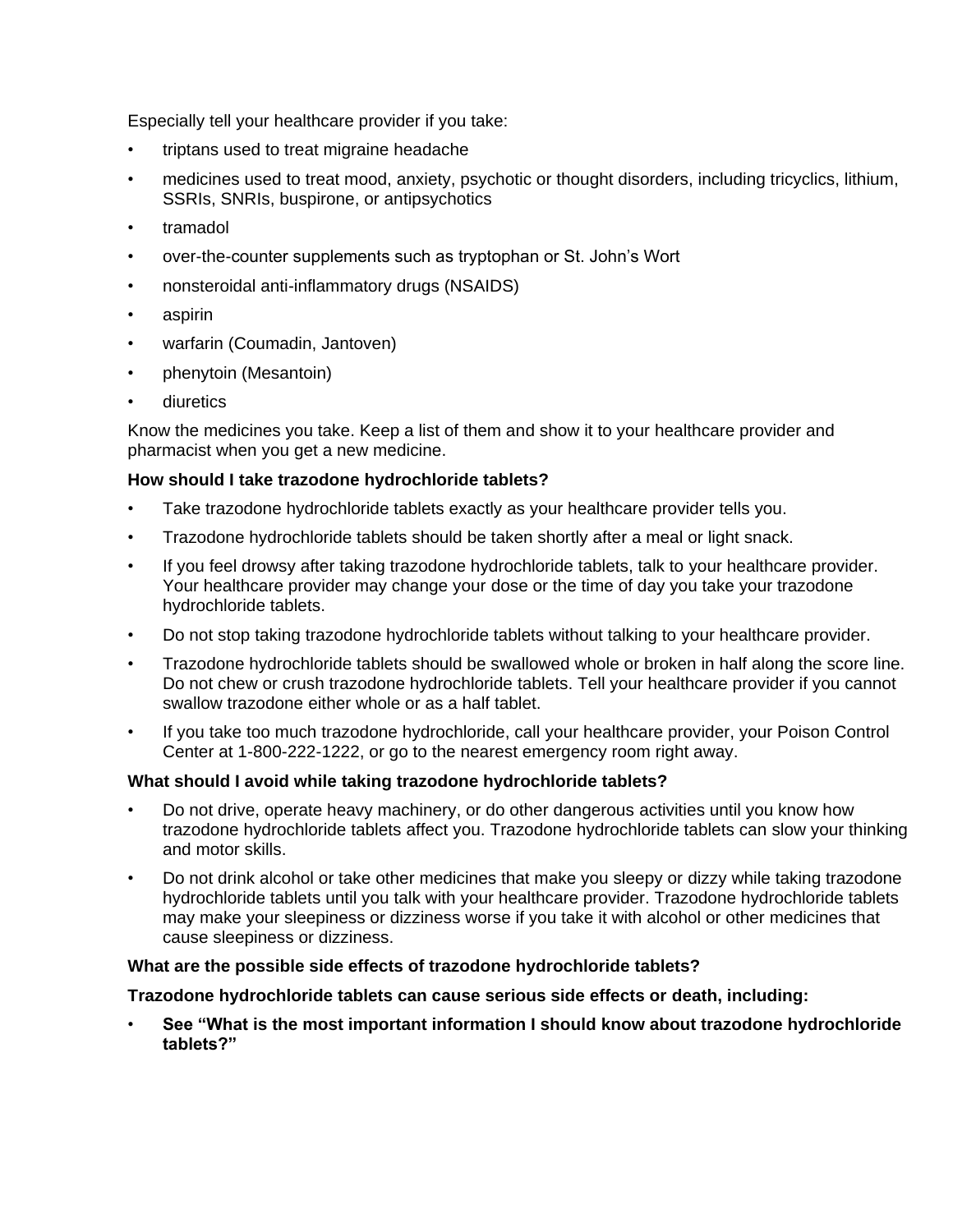- **Serotonin syndrome.** Symptoms of serotonin syndrome include: agitation, hallucinations, problems with coordination, fast heartbeat, tight muscles, trouble walking, sweating, fever, nausea, vomiting, and diarrhea.
- **Irregular or fast heartbeat or faint (QT prolongation)**
- **Low blood pressure.** You feel dizzy or faint when you change positions (go from sitting to standing)
- **Unusual bruising or bleeding**
- **Erection lasting for more than 6 hours (priapism)**
- **Feeling high or in a very good mood, then becoming irritable, or having too much energy, feeling like you have to keep talking or do not sleep (mania).**
- **Withdrawal symptoms.** Symptoms of withdrawal can include anxiety, agitation, and sleep problems. Do not stop taking trazodone hydrochloride tablets without talking to your healthcare provider.
- **Visual problems.**
	- o eye pain
	- o changes in vision
	- o swelling or redness in or around the eye

Only some people are at risk for these problems. You may want to undergo an eye examination to see if you are at risk and receive preventative treatment if you are.

• **Low sodium in your blood (hyponatremia).** Symptoms of hyponatremia include: headache, feeling weak, feeling confused, trouble concentrating, memory problems and feeling unsteady when you walk.

Get medical help right away, if you have any of the symptoms listed above.

## **The most common side effects of trazodone hydrochloride tablets include:**

- swelling
- blurred vision
- dizziness
- sleepiness
- tiredness
- diarrhea
- stuffy nose
- weight loss

These are not all the possible side effects of trazodone hydrochloride tablets. Call your doctor for medical advice about side effects. You may report side effects to FDA at 1-800-FDA-1088.

#### **How should I store trazodone hydrochloride tablets?**

- Store trazodone hydrochloride tablets between  $20^{\circ}$ C to  $25^{\circ}$ C (68°F to 77°F).
- Keep in tight container
- Keep out of the light
- Safely throw away medicine that is out of date or no longer needed.